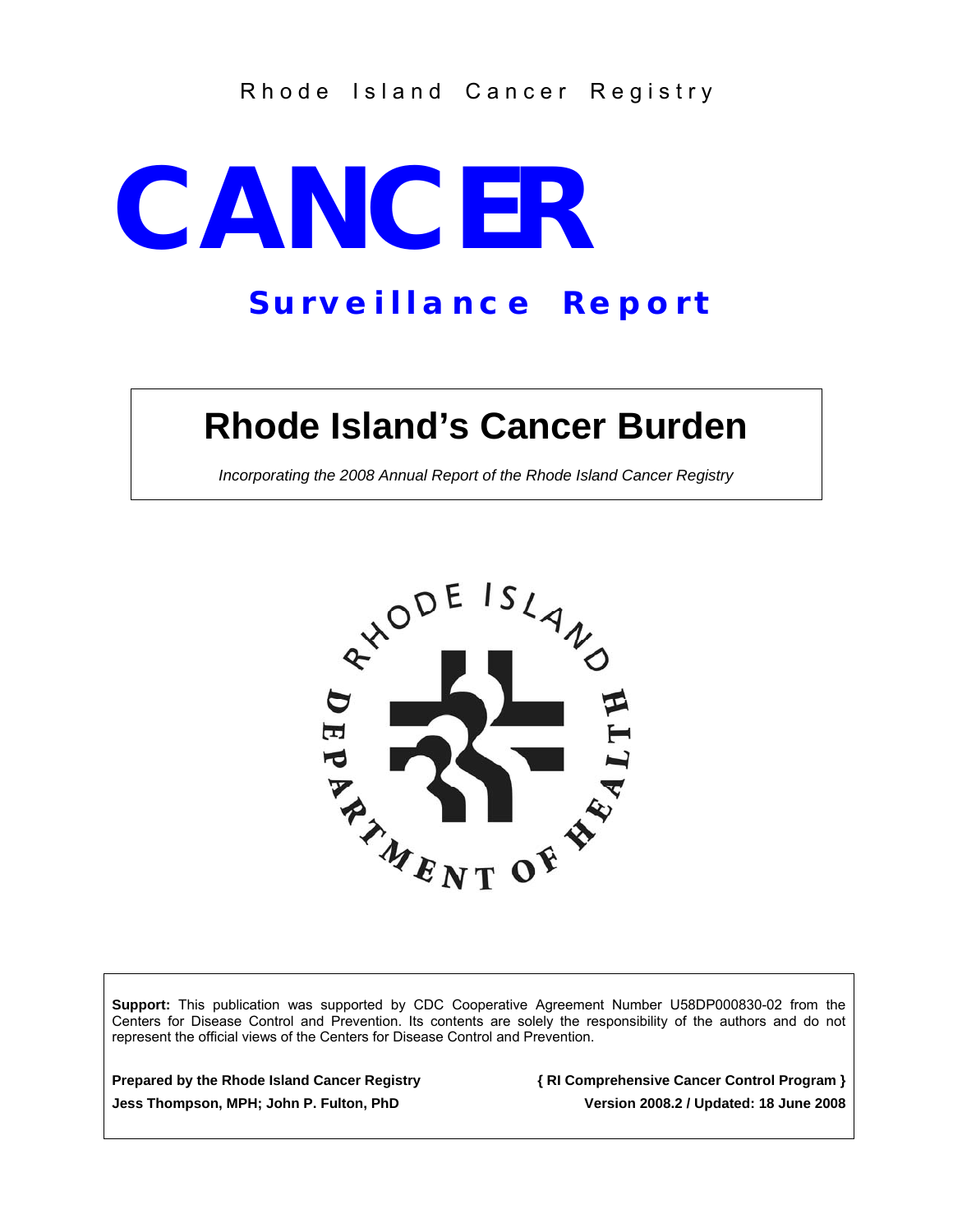# **Contents**

| THE BURDEN OF CANCER IN RHODE ISLAND (Introduction)<br><b>Common Cancers</b><br>• Latest Estimate of Counts - 2008<br>• Recent Experience<br><b>Cancer Trends</b><br>• Trends - All Cancers Combined<br>• Trends - Common Cancers<br><b>Cancer Disparities</b><br>• Age Disparities<br>• Gender Disparities<br>• Racial Disparities<br>• Ethnic Disparities<br><b>Cancer Survivorship</b><br>References<br><b>DETAILED CANCER STATISTICS</b><br>Rhode Island Average Annual Age-Adjusted Cancer Incidence Rates<br>2002-2006<br>$\bullet$<br>Males and Females, All Races<br>- Males and Females, Whites<br>- Males and Females, Blacks<br>15<br>- Males and Females, All Races, by County<br>Rhode Island Average Annual Age-Adjusted Cancer Mortality Rates<br>2001-2005<br>$\bullet$<br>- Males and Females, All Races<br>Males and Females, Whites<br>$\sim$<br>Males and Females, Blacks<br>$\sim$<br>Males and Females, All Races, by County<br>$\sim$<br>A publication of the Rhode Island Cancer Registry |                |
|-------------------------------------------------------------------------------------------------------------------------------------------------------------------------------------------------------------------------------------------------------------------------------------------------------------------------------------------------------------------------------------------------------------------------------------------------------------------------------------------------------------------------------------------------------------------------------------------------------------------------------------------------------------------------------------------------------------------------------------------------------------------------------------------------------------------------------------------------------------------------------------------------------------------------------------------------------------------------------------------------------------------|----------------|
|                                                                                                                                                                                                                                                                                                                                                                                                                                                                                                                                                                                                                                                                                                                                                                                                                                                                                                                                                                                                                   | $\overline{2}$ |
|                                                                                                                                                                                                                                                                                                                                                                                                                                                                                                                                                                                                                                                                                                                                                                                                                                                                                                                                                                                                                   | $\overline{a}$ |
|                                                                                                                                                                                                                                                                                                                                                                                                                                                                                                                                                                                                                                                                                                                                                                                                                                                                                                                                                                                                                   | $\overline{a}$ |
|                                                                                                                                                                                                                                                                                                                                                                                                                                                                                                                                                                                                                                                                                                                                                                                                                                                                                                                                                                                                                   | 3              |
|                                                                                                                                                                                                                                                                                                                                                                                                                                                                                                                                                                                                                                                                                                                                                                                                                                                                                                                                                                                                                   | $\overline{4}$ |
|                                                                                                                                                                                                                                                                                                                                                                                                                                                                                                                                                                                                                                                                                                                                                                                                                                                                                                                                                                                                                   | $\overline{4}$ |
|                                                                                                                                                                                                                                                                                                                                                                                                                                                                                                                                                                                                                                                                                                                                                                                                                                                                                                                                                                                                                   | $\overline{4}$ |
|                                                                                                                                                                                                                                                                                                                                                                                                                                                                                                                                                                                                                                                                                                                                                                                                                                                                                                                                                                                                                   | 8              |
|                                                                                                                                                                                                                                                                                                                                                                                                                                                                                                                                                                                                                                                                                                                                                                                                                                                                                                                                                                                                                   | 8              |
|                                                                                                                                                                                                                                                                                                                                                                                                                                                                                                                                                                                                                                                                                                                                                                                                                                                                                                                                                                                                                   | 8              |
|                                                                                                                                                                                                                                                                                                                                                                                                                                                                                                                                                                                                                                                                                                                                                                                                                                                                                                                                                                                                                   | 9              |
|                                                                                                                                                                                                                                                                                                                                                                                                                                                                                                                                                                                                                                                                                                                                                                                                                                                                                                                                                                                                                   | 10             |
|                                                                                                                                                                                                                                                                                                                                                                                                                                                                                                                                                                                                                                                                                                                                                                                                                                                                                                                                                                                                                   | 11             |
|                                                                                                                                                                                                                                                                                                                                                                                                                                                                                                                                                                                                                                                                                                                                                                                                                                                                                                                                                                                                                   | 11             |
|                                                                                                                                                                                                                                                                                                                                                                                                                                                                                                                                                                                                                                                                                                                                                                                                                                                                                                                                                                                                                   | 12<br>13<br>14 |
|                                                                                                                                                                                                                                                                                                                                                                                                                                                                                                                                                                                                                                                                                                                                                                                                                                                                                                                                                                                                                   |                |
|                                                                                                                                                                                                                                                                                                                                                                                                                                                                                                                                                                                                                                                                                                                                                                                                                                                                                                                                                                                                                   |                |
|                                                                                                                                                                                                                                                                                                                                                                                                                                                                                                                                                                                                                                                                                                                                                                                                                                                                                                                                                                                                                   | 16             |
|                                                                                                                                                                                                                                                                                                                                                                                                                                                                                                                                                                                                                                                                                                                                                                                                                                                                                                                                                                                                                   | 17             |
|                                                                                                                                                                                                                                                                                                                                                                                                                                                                                                                                                                                                                                                                                                                                                                                                                                                                                                                                                                                                                   | 18             |
|                                                                                                                                                                                                                                                                                                                                                                                                                                                                                                                                                                                                                                                                                                                                                                                                                                                                                                                                                                                                                   | 19             |
|                                                                                                                                                                                                                                                                                                                                                                                                                                                                                                                                                                                                                                                                                                                                                                                                                                                                                                                                                                                                                   |                |

An electronic version of this plan is available on the Internet at www.health.ri.gov

**Special Acknowledgement:** The Rhode Island Department of Health and the Hospital Association of Rhode Island, along with all their fellows in the Partnership to Reduce Cancer in Rhode Island, gratefully acknowledge cancer registrars throughout the state for diligence in the collection of timely, accurate, and complete cancer case reports, without which this review would not have been possible. Their selfless dedication to this fundamental task is greatly appreciated by all the Partners.

**Copyright Information:** All material in this report is in the public domain and may be reproduced or copied without permission; citation as to source, however, is appreciated.

**Support:** This publication was supported by CDC Cooperative Agreement Number U58DP000830-02 from the Centers for Disease Control and Prevention. Its contents are solely the responsibility of the authors and do not represent the official views of the Centers for Disease Control and Prevention.

Page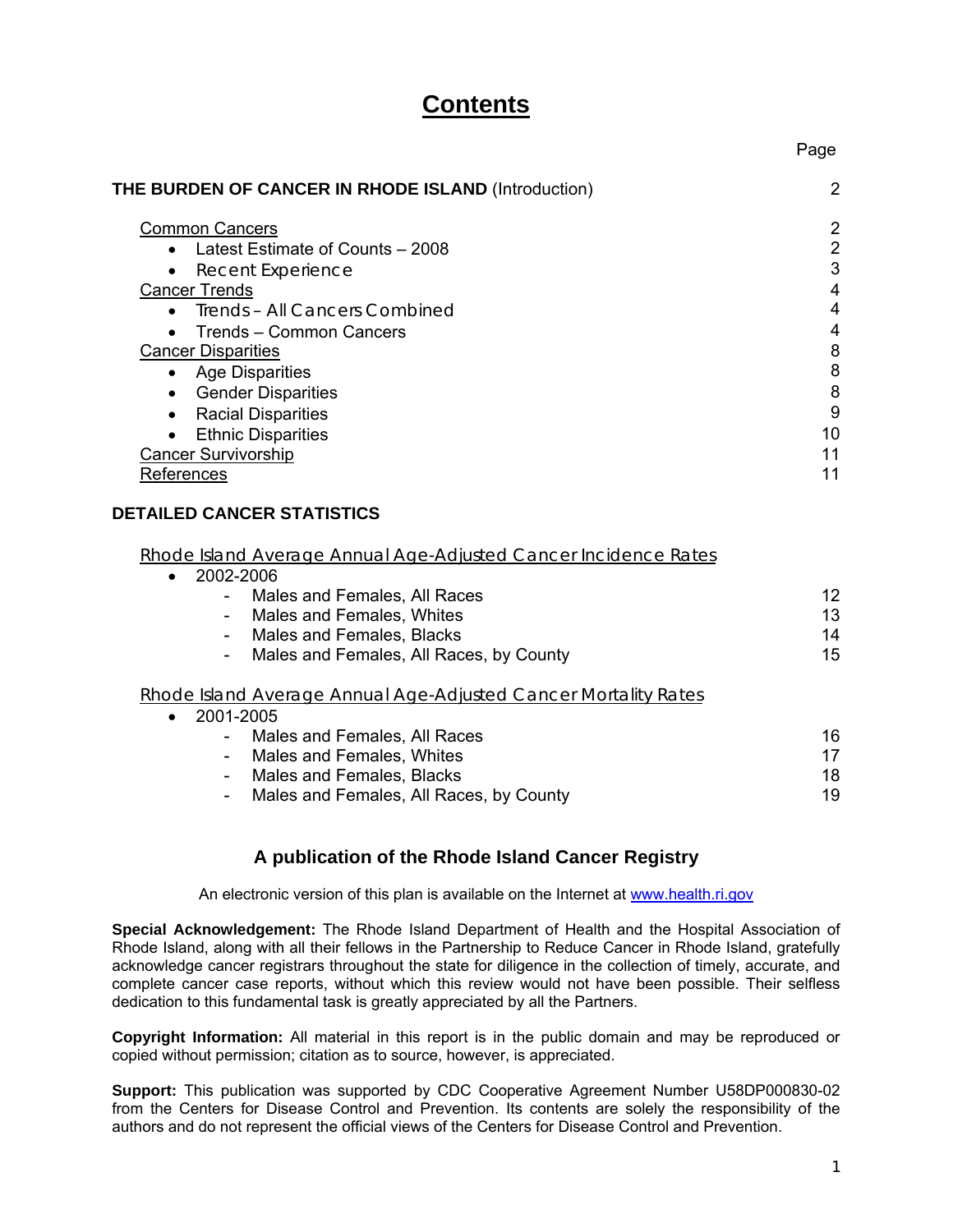# **THE BURDEN OF CANCER IN RHODE ISLAND**

Cancer is a major cause of morbidity and mortality in Rhode Island, as it is in the nation as a whole. About four of every 10 people in the state will develop cancer sometime in the course of life, and about two of every ten will die as a direct result of cancer. About 43,000 Rhode Island residents − roughly four percent of the total population − are living with cancer. Cancer, in fact, is so pervasive that most Rhode Island families have been touched by someone struggling with the physical, emotional, and financial challenges of the disease.

In 2008, roughly 6,120 new cases of cancer will be diagnosed in Rhode Island, and about 2,310 Rhode Island death certificates will list cancer as the underlying cause of death. (ACS) Cancer costs the state almost a billion dollars in direct medical costs and lost productivity every year.

Rhode Island cancer mortality, formerly among the highest in the nation, displays an "urban profile." When the differential between RI and US rates is decomposed, it is found to be caused by cancers of a limited number of anatomical sites, including cancers in which diet is implicated and cancers related to tobacco use. Mortality rates from these cancers are elevated in urban areas throughout the developed world.

Working from American Cancer Society estimates of cancer costs for the nation, and prorating them on the basis of estimated new cancer cases for 2008, cancer costs RI about \$933 million per year, including: \$379 million in direct medical costs, \$77 million in lost productivity due to illness, and \$477 million in lost productivity due to premature death. (ACS)

# **Common Cancers**

#### **Latest American Cancer Society Estimate of Counts – 2008**

According to American Cancer Society estimates of the number of cancers to be diagnosed in Rhode Island during calendar year 2008, the five most common are cancers of the prostate, lung & bronchus, female breast, colon & rectum, and urinary bladder. Together, these cancers represent **54 percent** – about half – of all cancers (6,120) to be diagnosed in the state during 2008. Four of the five most common cancers (cancers of the lung & bronchus, colon & rectum, female breast, and prostate) are also among the top five causes of cancer deaths, accounting for **51 percent** – about half – of all cancer deaths (2,310) projected for Rhode Island in 2008.

| Newly Diagnosed Cases of Cancer - 6,120 |     | Deaths Attributable to Cancer - 2,310 |     |  |  |  |
|-----------------------------------------|-----|---------------------------------------|-----|--|--|--|
| Prostate                                | 650 | Lung & Bronchus                       | 600 |  |  |  |
| Lung & Bronchus                         | 880 | Colon & Rectum                        | 190 |  |  |  |
| Female Breast                           | 770 | <b>Female Breast</b>                  | 140 |  |  |  |
| Colon & Rectum                          | 650 | Pancreas                              | 130 |  |  |  |
| Urinary Bladder                         | 370 | Prostate                              | 120 |  |  |  |
| Melanoma of the Skin                    | 310 | Leukemia                              | 90  |  |  |  |
| Non-Hodgkin Lymphoma                    | 250 | Liver                                 | 60  |  |  |  |
| Corpus Uteri                            | 200 | Non-Hodgkin Lymphoma                  | 50  |  |  |  |
| Leukemia                                | 170 | Ovarv                                 | 60  |  |  |  |
|                                         |     | Brain / Cent. Nervous Sys             | 60  |  |  |  |

Source: ACS; NB: Leading causes vary by gender.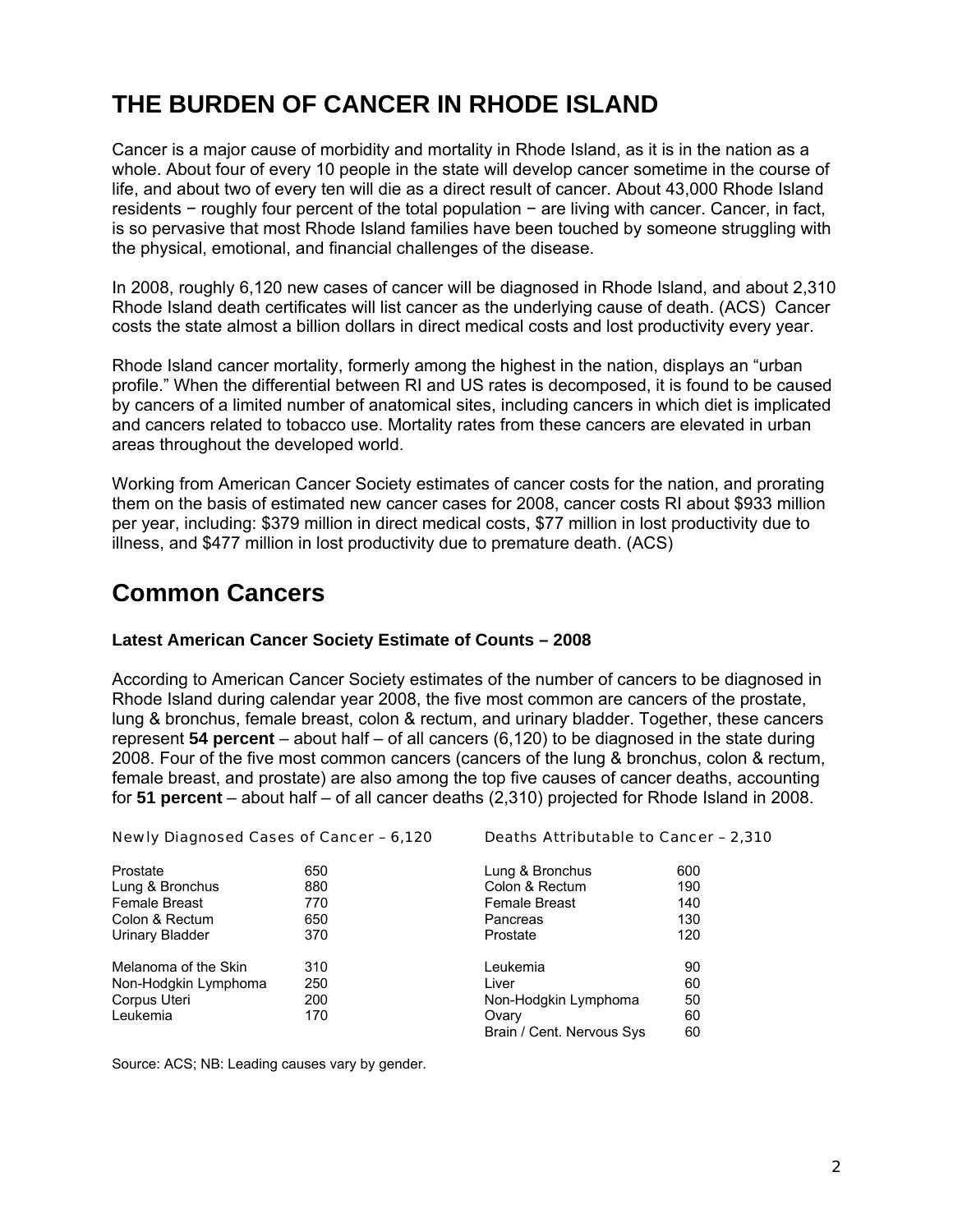#### **Recent Experience**

Recent observations of cancer incidence and mortality in Rhode Island – age-adjusted to assure comparability with other jurisdictions in the United States, and averaged over five years to avoid random, year-to-year fluctuations – are quite consistent with the latest American Cancer Society estimates. The rankings of incidence and mortality rates by cause vary because case fatality – the proportion of cases to deaths from a specific cause – varies from cancer to cancer. Thus, the incidence of cancer of the prostate greatly exceeds the incidence of cancers of the lung & bronchus among Rhode Island men, while mortality from cancers of the lung & bronchus greatly exceeds mortality from cancer of the prostate; the rankings of the cancers is switched. There is a similar switch in rankings for cancers of the female breast and cancers of the lung & bronchus among Rhode Island women.

Rhode Island men have experienced recent declines in the incidence of three major cancers (prostate, lung & bronchus, and colon & rectum), while Rhode Island women have experienced recent declines in the incidence of two (breast and colon & rectum).



*Common Cancers – Age-Adjusted Incidence Rates* 

Among Rhode Island men, mortality from all leading cancers has declined recently. Among women in the State, mortality from cancers of the breast and colon-rectum has declined.

#### *Common Cancers – Age-Adjusted Mortality Rates*



Rates are age-adjusted to the 2000 US standard population.

Source: National Center for Health Statistics.

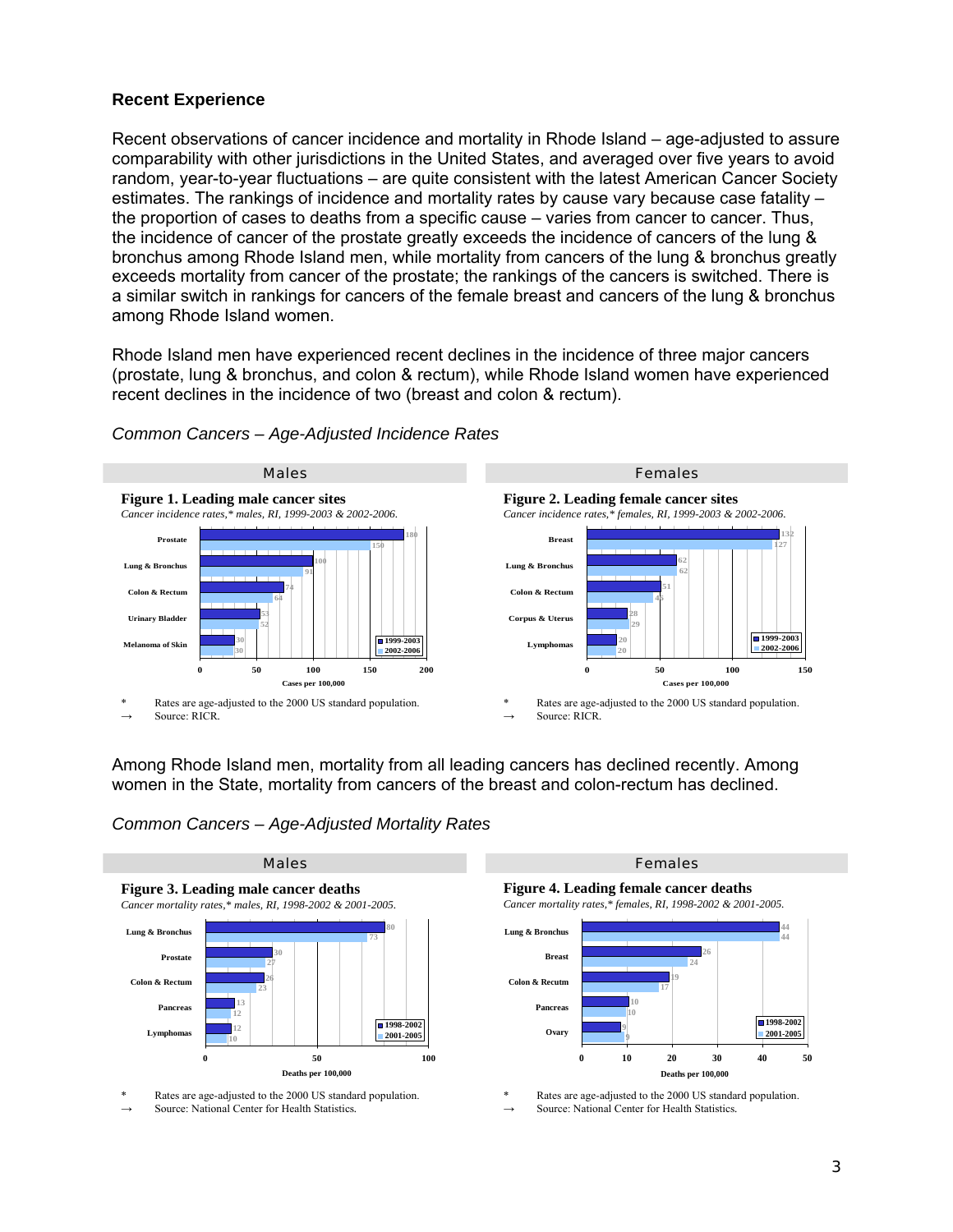# **Long-Term Cancer Trends**

#### **All Cancers Combined**

Since 1987, male cancer incidence has increased, then decreased. Rhode Island's male incidence trend paralleled the nation's between 1987 and 1992. After that point, U.S. rates plunged while Rhode Island rates climbed, creating a considerable differential. A similar, but more gradual phenomenon occurred among women. Rhode Island and the nation have had gradual but opposite trends, causing a differential to emerge and grow since 1987. Incidence trends for both men and women have been influenced in part by the timing of screening interventions since 1987, including mammography to detect breast cancer, the PSA test to detect prostate cancer, and endoscopy to detect cancers of the colon & rectum.

Since 1987, cancer mortality has decreased for men and women throughout the nation, including Rhode Island. The decline has been more pronounced for men than women. Historically, Rhode Island has experienced higher cancer mortality than the U.S. as a whole, but trends for the state and the nation have gradually converged over time.



Rates are age-adjusted to the 2000 US standard population.

Source: RICR; NCI/SEER Program.

#### **Common Cancers**

*Cancer of the Colon and Rectum* 



**Figure 7. Cancer incidence: Colon & Rectum**



Rates are age-adjusted to the 2000 US standard population. Source: RICR: NCI/SEER Program.

**Figure 6. Cancer mortality rates by year** *Annual all-cancer mortality rates\* by gender, RI and US.*



Rates are age-adjusted to the 2000 US standard population. Source: National Center for Health Statistics.

**Figure 8. Cancer mortality: Colon & Rectum** *Annual mortality rates\* by gender, RI and US.*

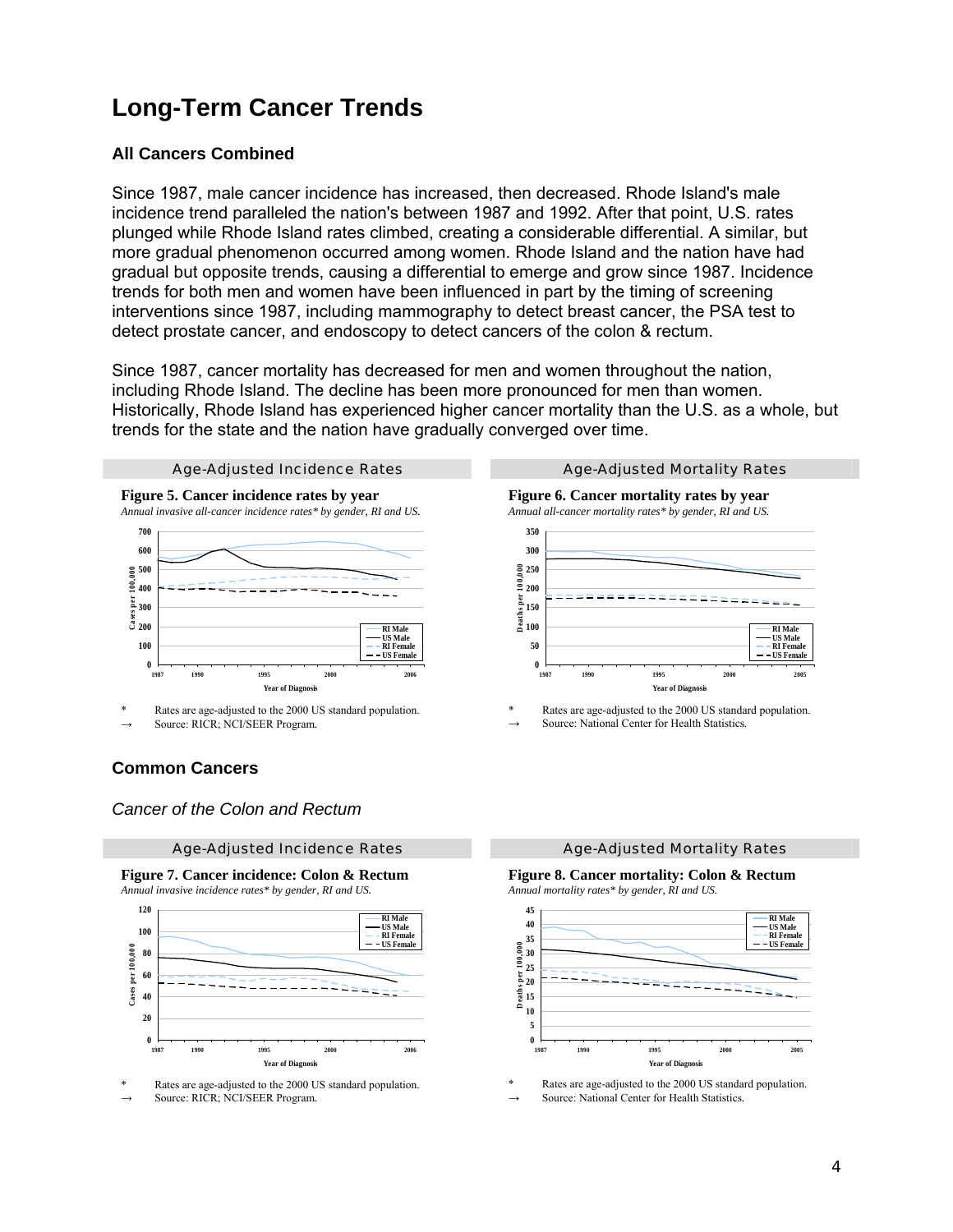#### Age-Adjusted Incidence Rates Age-Adjusted Mortality Rates

#### **Figure 9. Cancer incidence: Pancreas**

*Annual invasive incidence rates\* by gender, RI and US.*



\* Rates are age-adjusted to the 2000 US standard population.

Source: RICR; NCI/SEER Program.

#### *Cancer of the Lung and Bronchus*

#### **Figure 11. Cancer incidence: Lung & Bronchus** *Annual invasive incidence rates\* by gender, RI and US.*



Rates are age-adjusted to the 2000 US standard population. Source: RICR; NCI/SEER Program.

## *Cancer of the Female Breast*

Age-Adjusted Incidence Rates Age-Adjusted Mortality Rates

#### **Figure 13. Cancer incidence: Female Breast** *Annual invasive incidence rates,\* RI and US.*



Rates are age-adjusted to the 2000 US standard population.

Source: RICR; NCI/SEER Program.

#### **Figure 10. Cancer mortality: Pancreas**

*Annual mortality rates\* by gender, RI and US.*



Rates are age-adjusted to the 2000 US standard population. Source: National Center for Health Statistics.

#### Age-Adjusted Incidence Rates **Age-Adjusted Mortality Rates** Age-Adjusted Mortality Rates

#### **Figure 12. Cancer mortality: Lung & Bronchus** *Annual mortality rates\* by gender, RI and US.*



Rates are age-adjusted to the 2000 US standard population. Source: National Center for Health Statistics.

#### **Figure 14. Cancer mortality: Female Breast** *Annual mortality rates,\* RI and US.*

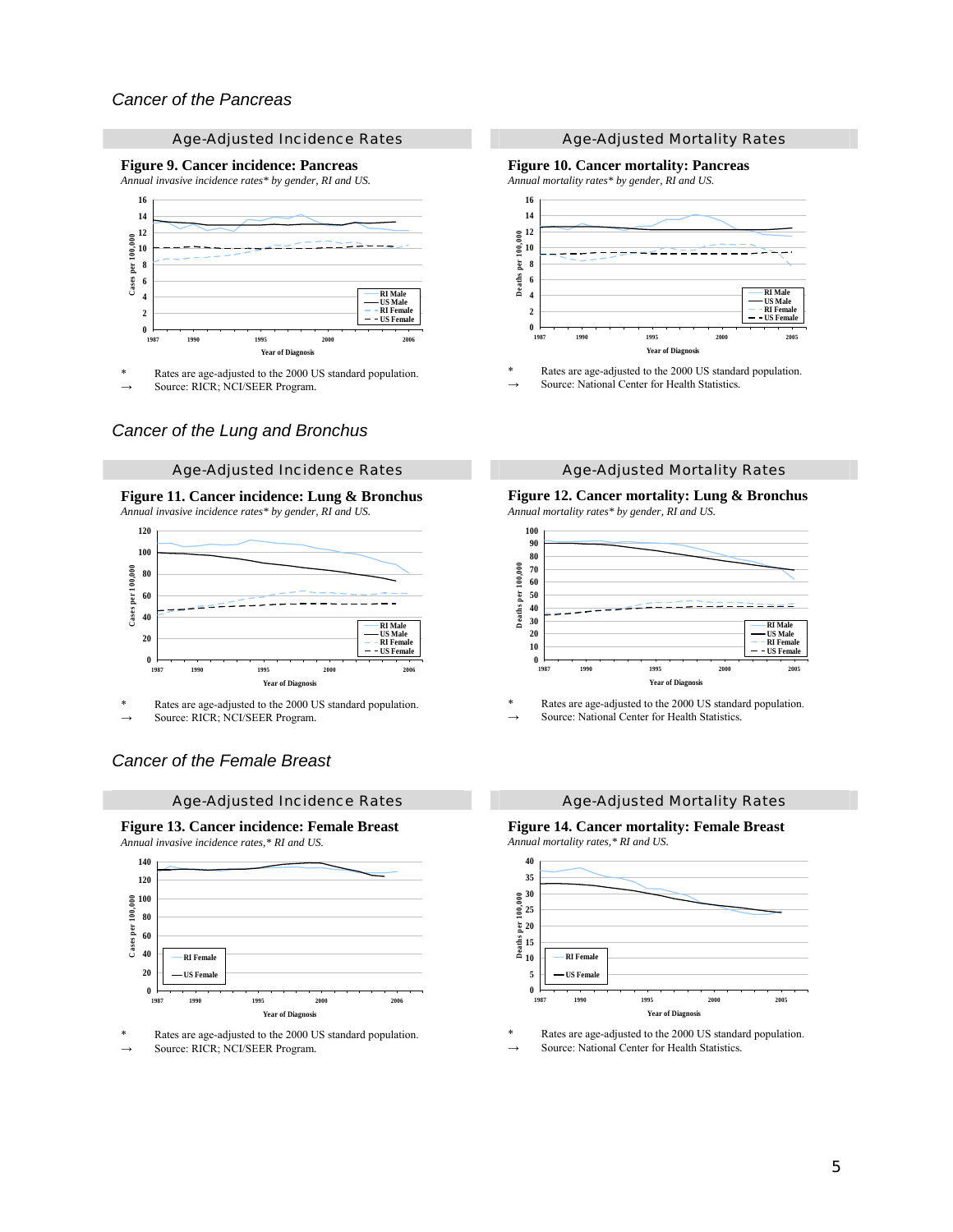#### Age-Adjusted Incidence Rates Age-Adjusted Mortality Rates

**Figure 15. Cancer incidence: Corpus Uteri** *Annual invasive incidence rates,\* RI and US.*



\* Rates are age-adjusted to the 2000 US standard population.

Source: RICR; NCI/SEER Program.

#### *Cancer of the Ovary*

#### **Figure 17. Cancer incidence: Ovary**

*Annual invasive incidence rates,\* RI and US.*



Rates are age-adjusted to the 2000 US standard population. Source: RICR; NCI/SEER Program.

#### *Cancer of the Prostate*

#### Age-Adjusted Incidence Rates Age-Adjusted Mortality Rates

**Figure 19. Cancer incidence: Prostate** *Annual invasive incidence rates,\* RI and US.*



Rates are age-adjusted to the 2000 US standard population.

Source: RICR; NCI/SEER Program.

#### **Figure 16. Cancer mortality: Corpus Uteri** *Annual mortality rates,\* RI and US.*



Rates are age-adjusted to the 2000 US standard population. Source: National Center for Health Statistics.

#### Age-Adjusted Incidence Rates **Age-Adjusted Mortality Rates** Age-Adjusted Mortality Rates

#### **Figure 18. Cancer mortality: Ovary**

*Annual mortality rates,\* RI and US.*



Rates are age-adjusted to the 2000 US standard population. Source: National Center for Health Statistics.

#### **Figure 20. Cancer mortality: Prostate**

*Annual mortality rates,\* RI and US.*

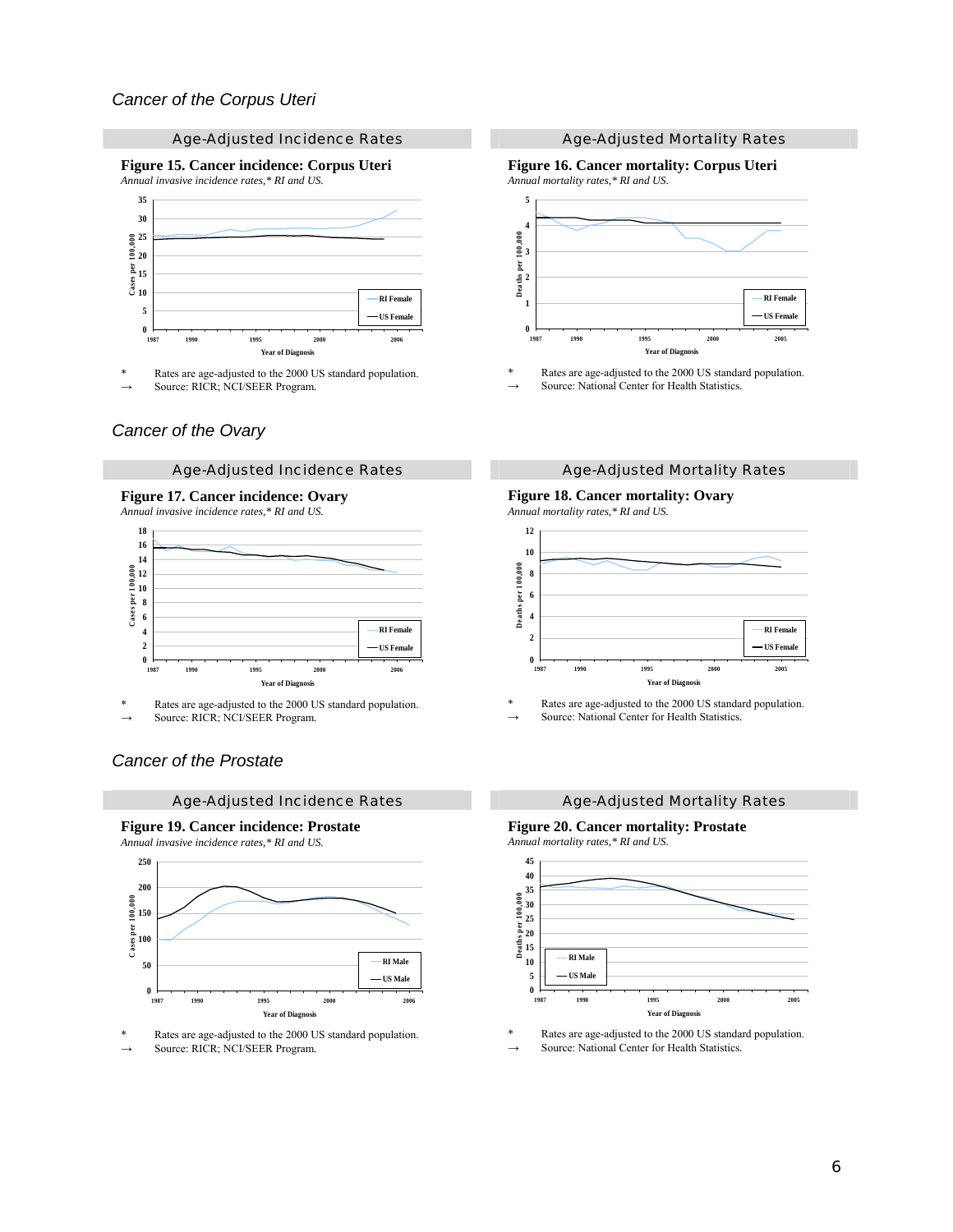#### Age-Adjusted Incidence Rates Age-Adjusted Mortality Rates

**Figure 21. Cancer incidence: Urinary Bladder** *Annual incidence rates\* by gender, RI and US.*



\* Rates are age-adjusted to the 2000 US standard population.

Source: RICR; NCI/SEER Program.

#### *Melanoma of Skin*

#### Age-Adjusted Incidence Rates **Age-Adjusted Mortality Rates** Age-Adjusted Mortality Rates

#### **Figure 23. Cancer incidence: Melanoma of Skin** *Annual invasive incidence rates\* by gender, RI and US.*



Rates are age-adjusted to the 2000 US standard population. Source: RICR; NCI/SEER Program.

#### *Lymphomas*

#### Age-Adjusted Incidence Rates **Age-Adjusted Mortality Rates** Age-Adjusted Mortality Rates

**Figure 25. Cancer incidence: Lymphomas** *Annual invasive incidence rates\* by gender, RI and US.*



Rates are age-adjusted to the 2000 US standard population. Source: RICR; NCI/SEER Program.

#### **Figure 22. Cancer mortality: Urinary Bladder** *Annual mortality rates\* by gender, RI and US.*



Rates are age-adjusted to the 2000 US standard population. Source: National Center for Health Statistics.

**Figure 24. Cancer mortality: Melanoma of Skin** *Annual mortality rates\* by gender, RI and US.*



Rates are age-adjusted to the 2000 US standard population. Source: National Center for Health Statistics.

**Figure 26. Cancer mortality: Lymphomas** *Annual mortality rates\* by gender, RI and US.*

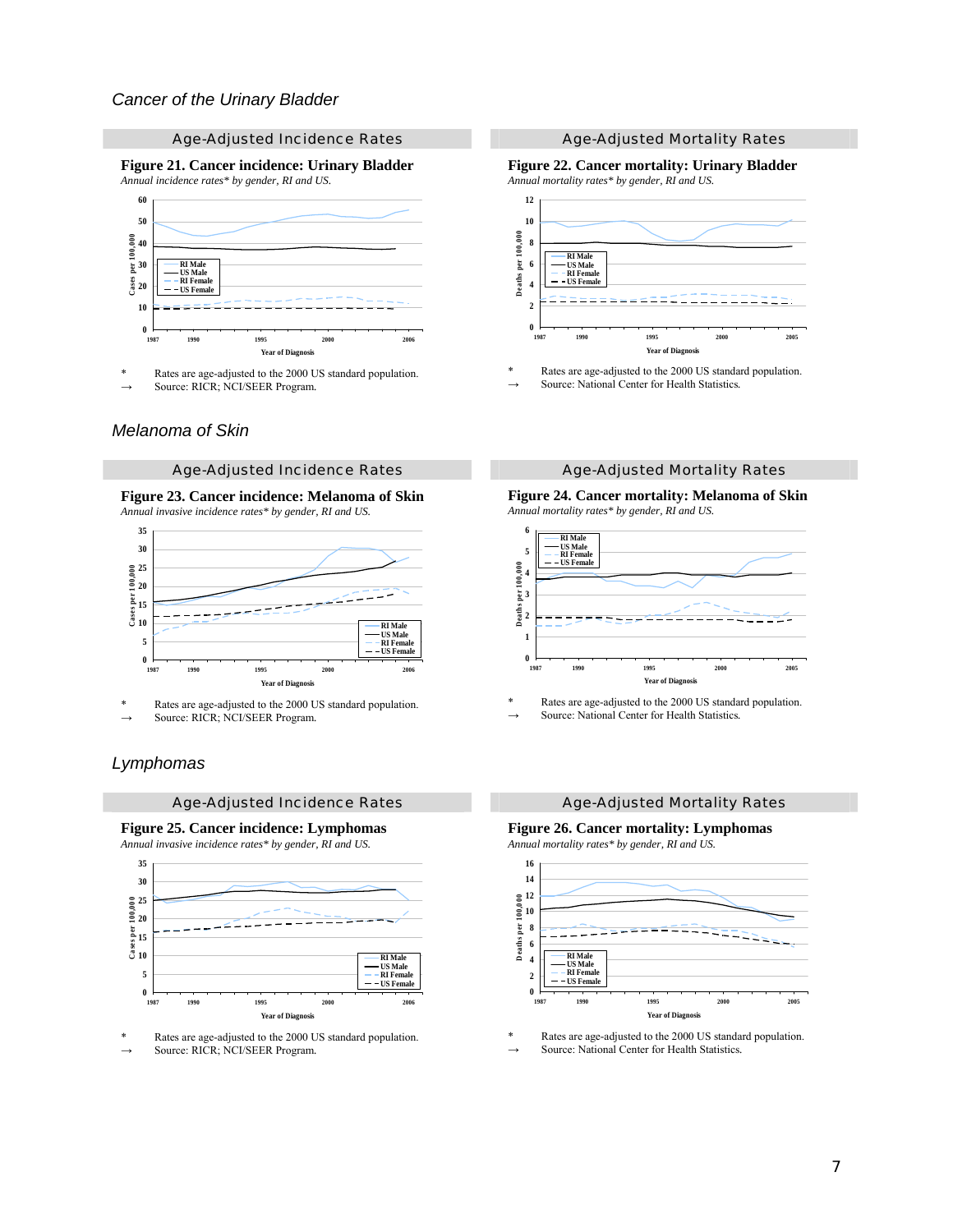# **Current Cancer Disparities**

## **Age Disparities**

Cancer differentials by age are expected. Although some cancers are more common among children, the incidence of most cancers increases with age. With a population that is both growing and aging, even if cancer rates remain stable, the number of people diagnosed with cancer is expected to increase. Careful consideration must be taken when comparing populations with different age distributions. Age-adjustment of rates eliminates the effect of different age distributions across populations.



#### **Gender Disparities**

Differentials in cancer rates by gender are expected. They can be related to internal factors that differ between males and females, such as reproductive systems, or to external factors, such as historical lifestyle differences (i.e., occupational exposures to carcinogens, historical trends in smoking). In both Rhode Island and the national as a whole, the burden of cancer is higher among men than women. This disparity is largely attributable to cancers of the colon-rectum, lung-bronchus, and urinary bladder.





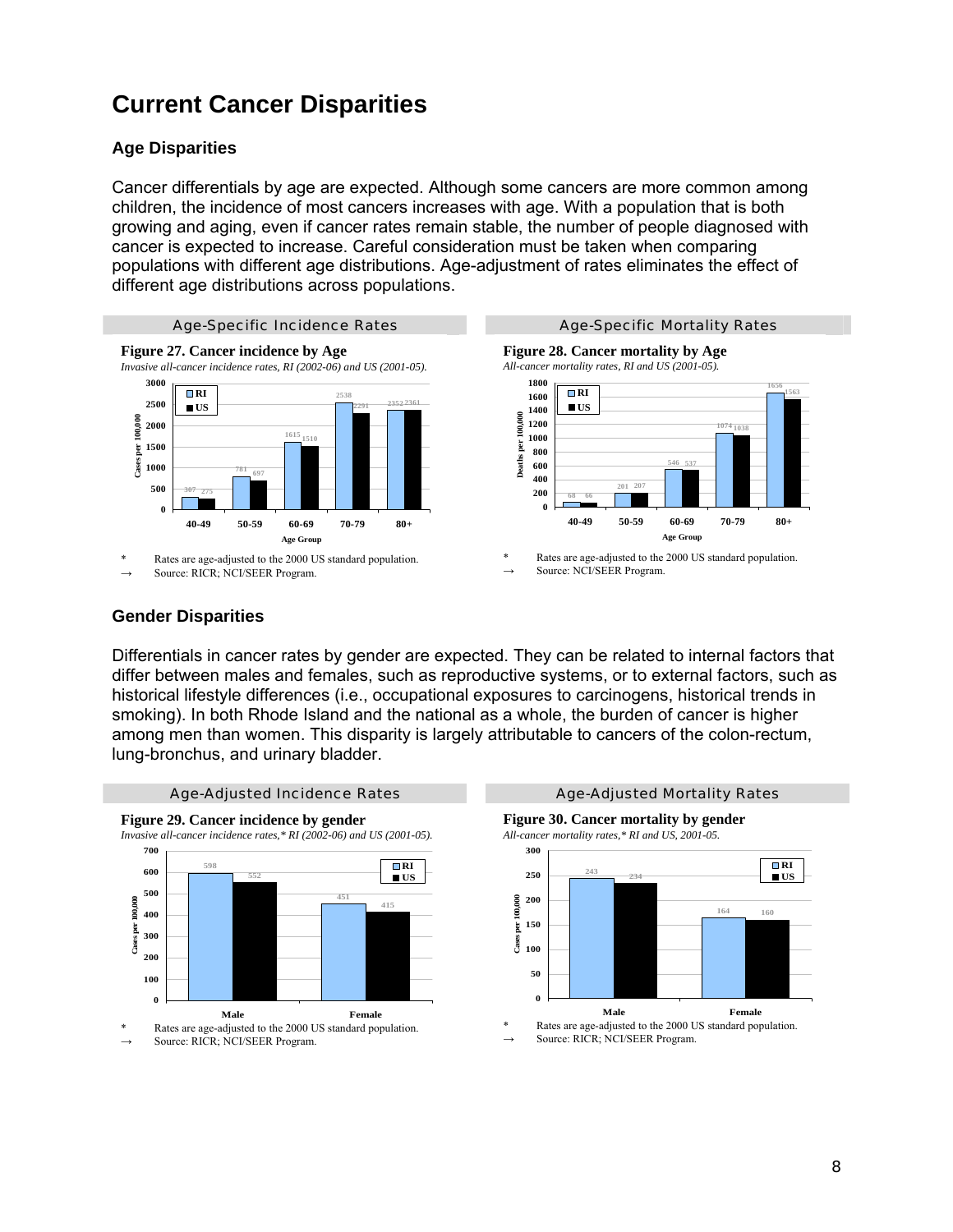#### **Racial Disparities**

#### *Summary – All Cancers Combined*

In recent years, cancer incidence has been lower among African American women than white women in Rhode Island, paralleling the nation's experience. In contrast to the nation, however, cancer mortality is also slightly lower among African American women than white women in Rhode Island. The comparison between the cancer rates of African American men and white men is more complex. Relative to white men, African American men experience lower cancer incidence but higher cancer mortality in Rhode Island, creating a stark contrast in the ratio of new cases to deaths. In the U.S. overall, cancer incidence and mortality are both higher among African American men than white men. Thus the ratio of cases to deaths is not as dissimilar between groups.



#### *Detail – Common Cancers – Age-Adjusted Incidence Rates*

With the exception of prostate cancer, incidence rates for major cancers in Rhode Island are lower among African Americans than whites. Prostate cancer incidence is higher among African American men than white men in Rhode Island, paralelling national experience.

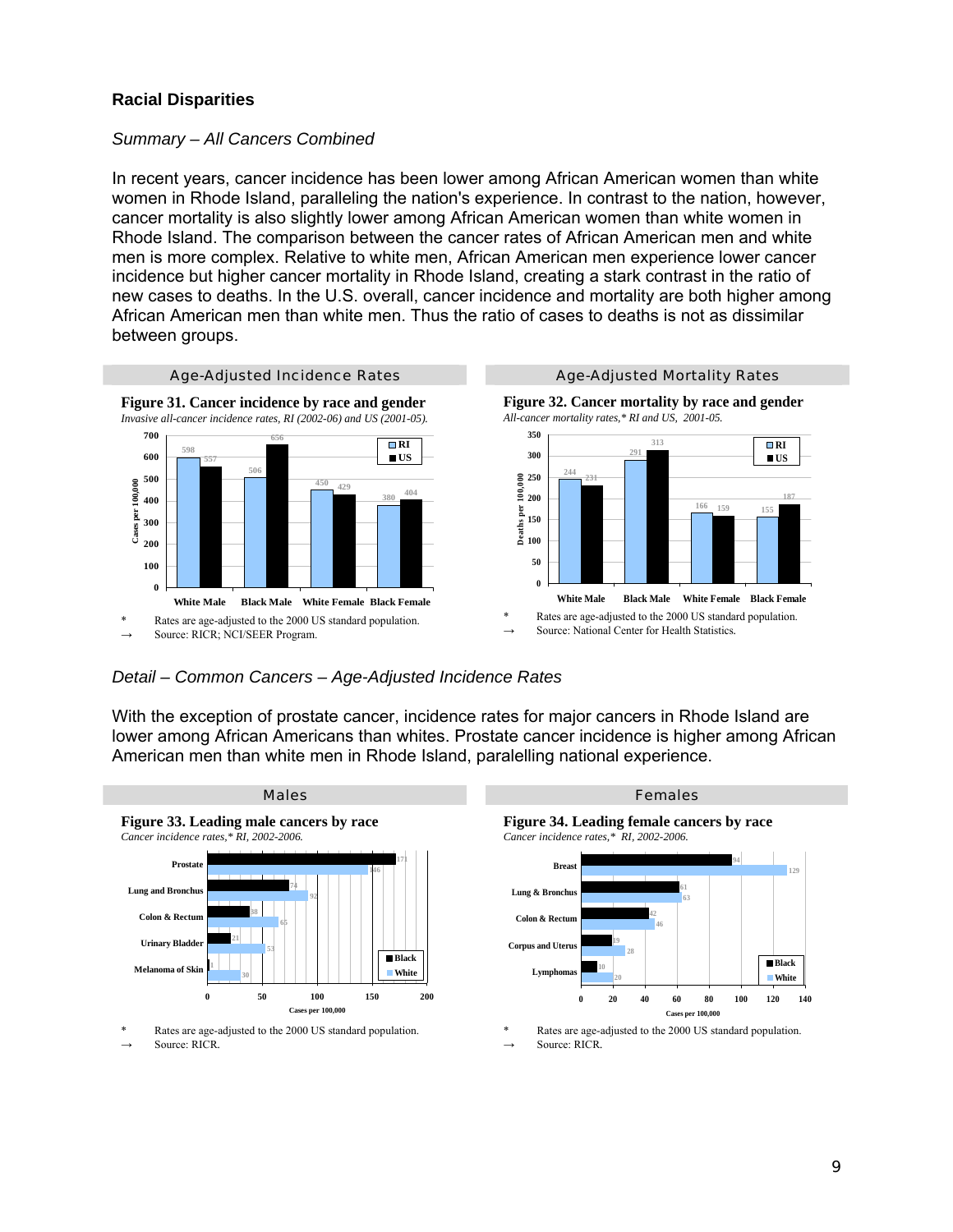#### *Detail – Common Cancers – Age-Adjusted Mortality Rates*

Of late, African Americans and whites in Rhode Island have had similar cancer mortality profiles, with one notable exception: African American men have much higher prostate cancer mortality than white men. The latter disparity is reflective of national as well as local experience.



Rates are age-adjusted to the 2000 US standard population. Source: National Center for Health Statistics.

**Figure 36. Leading female cancer deaths by race** *Cancer mortality rates,\* RI, 2001-2005.*



Rates are age-adjusted to the 2000 US standard population. Source: National Center for Health Statistics.

#### **Ethnic Disparities**

All-cancer incidence rates are similar among Hispanics and non-Hispanics in Rhode Island. Incidence rates are higher in Rhode Island than the nation as a while, for both groups.\* In Rhode Island, as in the nation overall, cancer mortality is lower among Hispanics than non-Hispanics, even after controlling for age differences between the two groups, possibly because ethnicity is under-reported on death certificates.

\* Note: Hispanic cancer incidence rates for Rhode Island and the nation, both, have been corrected for the under-identification of ethnicity in cancer case reports, using well-tested methodology developed by the North American Association of Central Cancer Registries. (NAACCR)



**Figure 37. Cancer incidence by ethnicity and gender** *Invasive all-cancer incidence rates, RI and US, 2001-05.*



Source: RICR; NCI/SEER Program.

**Figure 38. Cancer mortality by ethnicity and gender** *All-cancer mortality rates,\* RI and US, 2001-05.*



Source: National Center for Health Statistics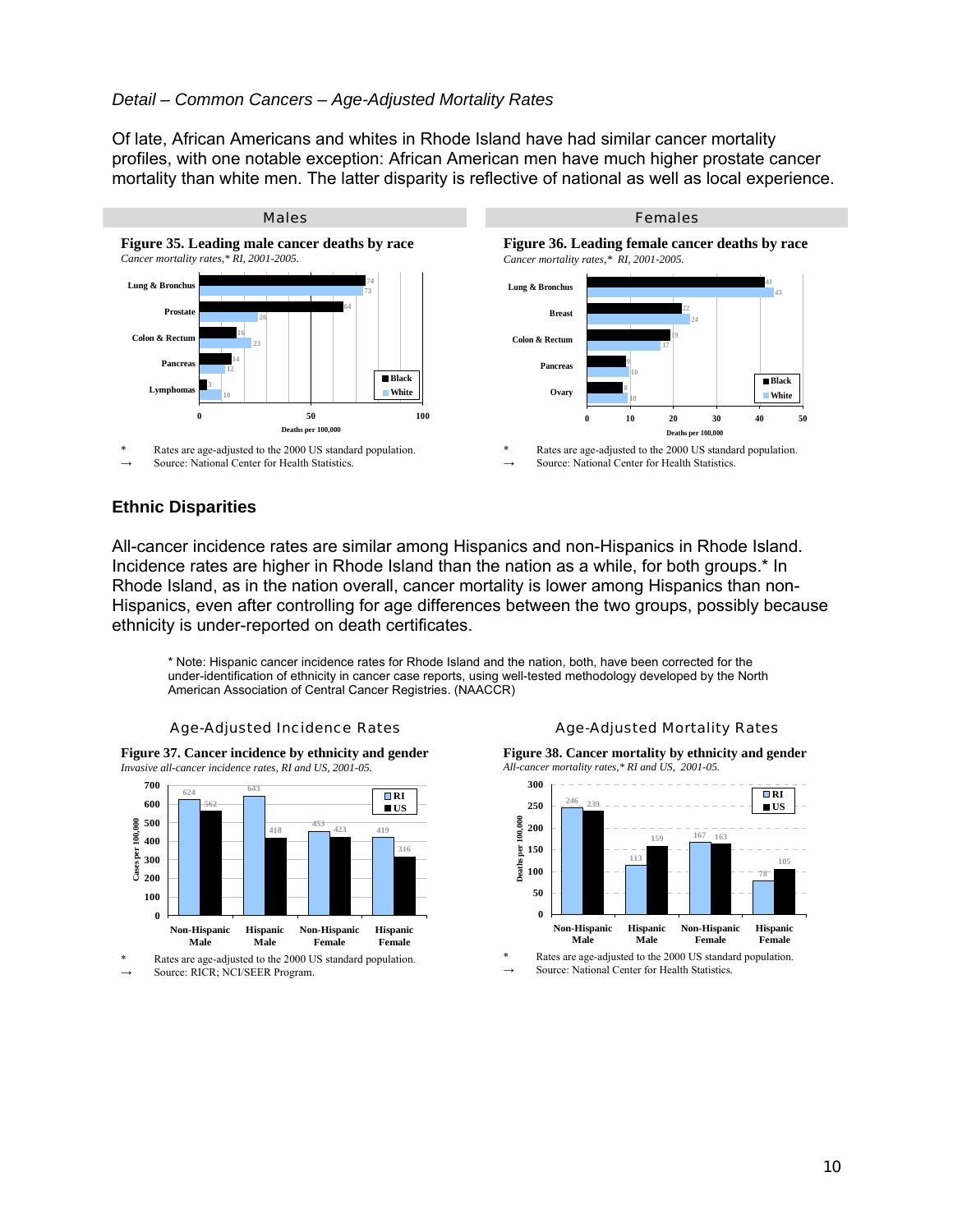# **Survivorship**

Over 43,000 Rhode Islanders are estimated to be cancer survivors at present, about 4% of the total population. Fifty-five percent of them are women; 45% are men. Two-thirds are between the ages of 50 and 79, although a full 20% of the women have not reached the age of 50.

Of 43,000 (estimated) cancer survivors in Rhode Island, more than one-fourth (27%) have at least one type of disability as defined by the federal government (either sensory, or physical, or mental, or self-care). Of all survivors with disabilities, 47% are men, 53% women. A majority (58%) have reached the age of 65.



# **References**

- [ACS] American Cancer Society. *Cancer Facts and Figures 2008.* Atlanta: American Cancer Society; 2008.
- [SEER] Ries LAG, Melbert D, Krapcho M, Stinchcomb DG, Howlader N, Horner MJ, Mariotto A, Miller BA, Feuer EJ, Altekruse SF, Lewis DR, Clegg L, Eisner MP, Reichman M, Edwards BK (eds). SEER Cancer Statistics Review, 1975-2005, National Cancer Institute. Bethesda, MD, http://seer.cancer.gov/csr/1975\_2005/, based on November 2007 SEER data submission, posted to the SEER web site, 2008.
- [NAACCR] NAACCR Expert Panel in Hispanic Identification. Report of the NAACCR Expert Panel on Hispanic Identification 2003. Springfield (IL): North American Association of Central Cancer Registries. October 7, 2003 revision.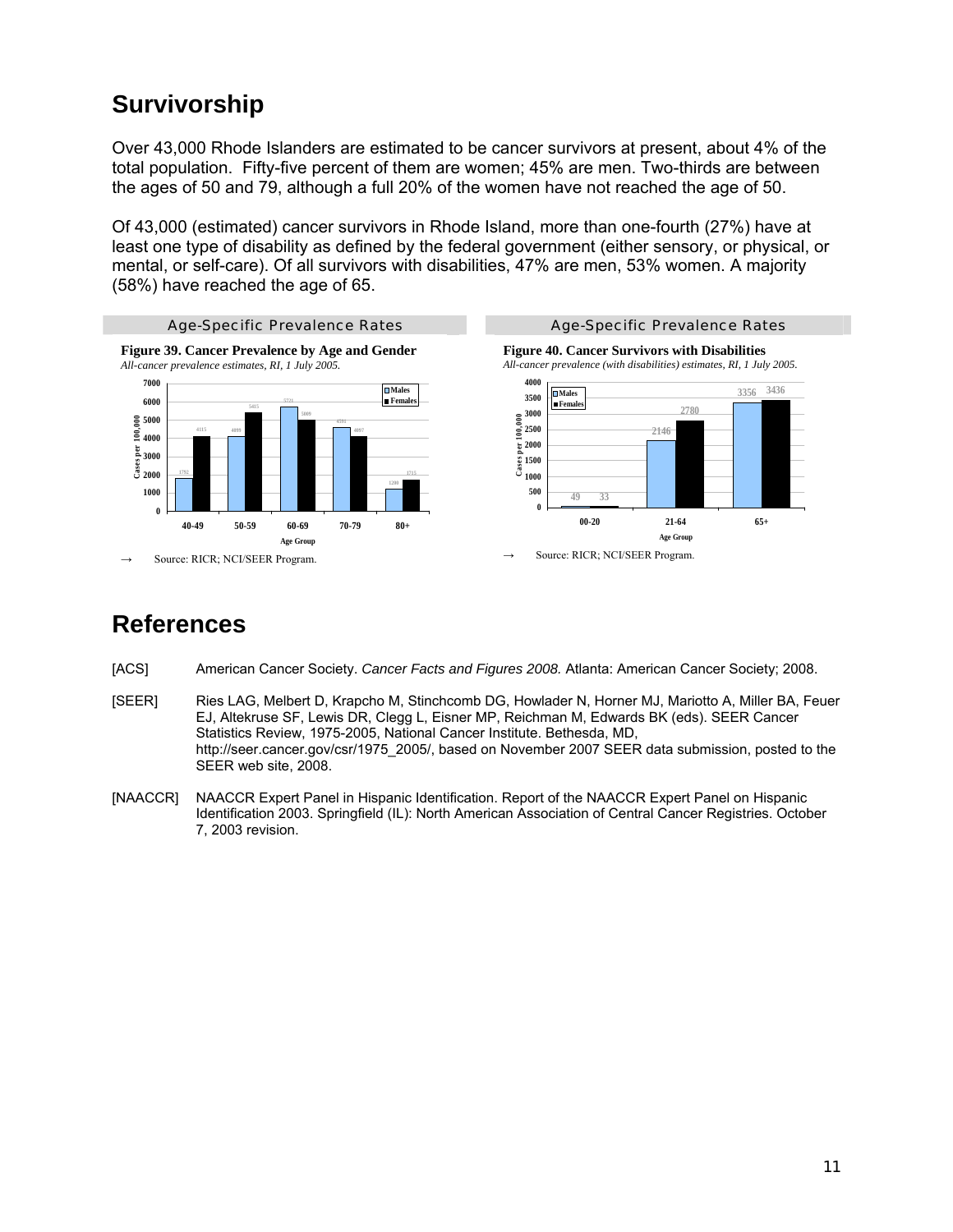## **Total Cancer Cases and Average Annual Age-Adjusted Cancer Incidence Rates\* Rhode Island, 2002-2006, All Races**

|                                                                  | <b>Male</b><br>Count | Male<br>Rate | Male<br><b>SE</b> | Female<br>Count | <b>Female</b><br>Rate | Female<br>SE |
|------------------------------------------------------------------|----------------------|--------------|-------------------|-----------------|-----------------------|--------------|
| <b>All Sites</b>                                                 | 15,253               | 597.8        | 4.9               | 14,924          | 451.2                 | 3.8          |
| Oral Cavity and Pharynx                                          | 397                  | 15.2         | 0.8               | 173             | 5.5                   | 0.4          |
| Lip                                                              | 13                   | 0.5          | 0.1               | 5               | 0.1                   | 0.1          |
| Tongue                                                           | 120                  | 4.6          | 0.4               | 51              | 1.7                   | 0.2          |
| Salivary Gland                                                   | 35                   | 1.4          | 0.2               | 23              | 0.7                   | 0.2          |
| Floor of Mouth                                                   | 29                   | 1.1          | 0.2               | 14              | 0.5                   | 0.1          |
| Gum and Other Mouth                                              | 44                   | 1.7          | 0.3               | 32              | 1.0                   | 0.2          |
| Nasopharynx                                                      | 20                   | 0.7          | 0.2               | 9               | 0.3                   | 0.1          |
| Oropharynx                                                       | 22                   | 0.8          | 0.2               | 14              | 0.4                   | 0.1          |
| Hypopharynx                                                      | 48                   | 1.9          | 0.3               | $\overline{7}$  | 0.2                   | 0.1          |
| Digestive System                                                 | 3,059                | 119.8        | 2.2               | 2,741           | 76.5                  | 1.5          |
| Esophagus                                                        | 293                  | 11.4         | 0.7               | 89              | 2.4                   | 0.3          |
| Stomach                                                          | 314                  | 12.3         | 0.7               | 192             | 5.3                   | 0.4          |
| Small Intestine                                                  | 66                   | 2.6          | 0.3               | 82              | 2.5                   | 0.3          |
| Colon and Rectum                                                 | 1,634                | 64.3         | 1.6               | 1,655           | 45.6                  | 1.2          |
| Colon excluding Rectum                                           | 1,112                | 44.0         | 1.3               | 1,244           | 33.7                  | 1.0          |
| Rectum and Rectosigmoid Junction                                 | 522                  | 20.3         | 0.9               | 411             | 11.8                  | 0.6          |
| Anus, Anal Canal and Anorectum                                   | 33                   | 1.2          | 0.2               | 46              | 1.4                   | 0.2          |
| Liver                                                            | 266                  | 10.2         | 0.6               | 73              | 2.1                   | 0.2          |
| Intrahepatic Bile Duct                                           | 20                   | 0.8          | 0.2               | 43              | 1.2                   | 0.2          |
| Gallbladder                                                      | 20                   | 0.8          | 0.2               | 57              | 1.7                   | 0.2          |
| Pancreas                                                         | 317                  | 12.4         | 0.7               | 367             | 10.3                  | 0.6          |
| <b>Respiratory System</b>                                        | 2,601                | 103.3        | 2.0               | 2,162           | 64.9                  | 1.4          |
| Larynx                                                           | 224                  | 8.6          | 0.6               | 54              | 1.6                   | 0.2          |
| Lung and Bronchus                                                | 2,291<br>25          | 91.3         | 1.9<br>0.2        | 2,068           | 62.1                  | 1.4<br>0.2   |
| Bones and Joints                                                 | 105                  | 0.9          |                   | 25<br>94        | 0.9                   |              |
| Soft Tissue including Heart<br>Skin excluding Basal and Squamous | 824                  | 4.0<br>32.1  | 0.4<br>1.1        | 642             | 3.0                   | 0.3          |
| Melanoma of the Skin                                             | 758                  | 29.5         | 1.1               | 594             | 20.4<br>19.1          | 0.8<br>0.8   |
| <b>Breast</b>                                                    | 34                   | 1.3          | 0.2               | 4,072           | 127.4                 | 2.0          |
| Female Genital System                                            | <b>NA</b>            | <b>NA</b>    | <b>NA</b>         | 1,722           | 53.9                  | 1.3          |
| Cervix Uteri                                                     | <b>NA</b>            | <b>NA</b>    | <b>NA</b>         | 223             | 7.7                   | 0.5          |
| Corpus and Uterus, NOS                                           | <b>NA</b>            | <b>NA</b>    | NA                | 937             | 29.2                  | 1.0          |
| Ovary                                                            | <b>NA</b>            | <b>NA</b>    | <b>NA</b>         | 407             | 12.5                  | 0.6          |
| Male Genital System                                              | 4,016                | 157.4        | 2.5               | <b>NA</b>       | <b>NA</b>             | NA.          |
| Prostate                                                         | 3,831                | 150.2        | 2.5               | <b>NA</b>       | <b>NA</b>             | NA           |
| Testis                                                           | 143                  | 5.5          | 0.5               | <b>NA</b>       | <b>NA</b>             | NA.          |
| Penis                                                            | 39                   | 1.6          | 0.3               | <b>NA</b>       | NA                    | NA.          |
| <b>Urinary System</b>                                            | 1,917                | 75.2         | 1.7               | 854             | 25.1                  | 0.9          |
| <b>Urinary Bladder</b>                                           | 1,315                | 51.8         | 1.4               | 456             | 12.9                  | 0.6          |
| Kidney and Renal Pelvis                                          | 555                  | 21.5         | 0.9               | 381             | 11.7                  | 0.6          |
| Ureter                                                           | 29                   | 1.2          | 0.2               | 11              | 0.3                   | 0.1          |
| Eye and Orbit                                                    | 33                   | 1.3          | 0.2               | 29              | 0.9                   | 0.2          |
| Brain and Other Nervous System                                   | 243                  | 9.3          | 0.6               | 192             | 6.0                   | 0.4          |
| Brain                                                            | 233                  | 8.9          | 0.6               | 176             | 5.5                   | 0.4          |
| Endocrine System                                                 | 202                  | 7.7          | 0.5               | 534             | 18.5                  | 0.8          |
| Thyroid                                                          | 179                  | 6.8          | 0.5               | 517             | 17.9                  | 0.8          |
| Lymphoma                                                         | 726                  | 28.0         | 1.0               | 662             | 19.8                  | 0.8          |
| Hodgkin Lymphoma                                                 | 101                  | 3.8          | 0.4               | 77              | 2.5                   | 0.3          |
| Non-Hodgkin Lymphoma                                             | 625                  | 24.3         | 1.0               | 585             | 17.3                  | 0.7          |
| Myeloma                                                          | 155                  | 6.1          | 0.5               | 158             | 4.5                   | 0.4          |
| Leukemia                                                         | 427                  | 17.0         | 0.8               | 353             | 10.6                  | 0.6          |
| Acute Lymphocytic Leukemia                                       | 50                   | 2.0          | 0.3               | 32              | 1.3                   | 0.2          |
| Chronic Lymphocytic Leukemia                                     | 125                  | 4.9          | 0.4               | 94              | 2.6                   | 0.3          |
| Acute Myeloid Leukemia                                           | 124                  | 5.0          | 0.4               | 120             | 3.7                   | 0.3          |
| Acute Monocytic Leukemia                                         | 16                   | 0.6          | 0.2               | 7               | 0.2                   | 0.1          |
| Chronic Myeloid Leukemia                                         | 71                   | 2.8          | 0.3               | 64              | 1.9                   | 0.2          |
| Miscellaneous                                                    | 489                  | 19.2         | 0.9               | 511             | 13.4                  | 0.6          |

\* Rates are per 100,000 population and are age-adjusted to the 2000 U.S. Standard Population.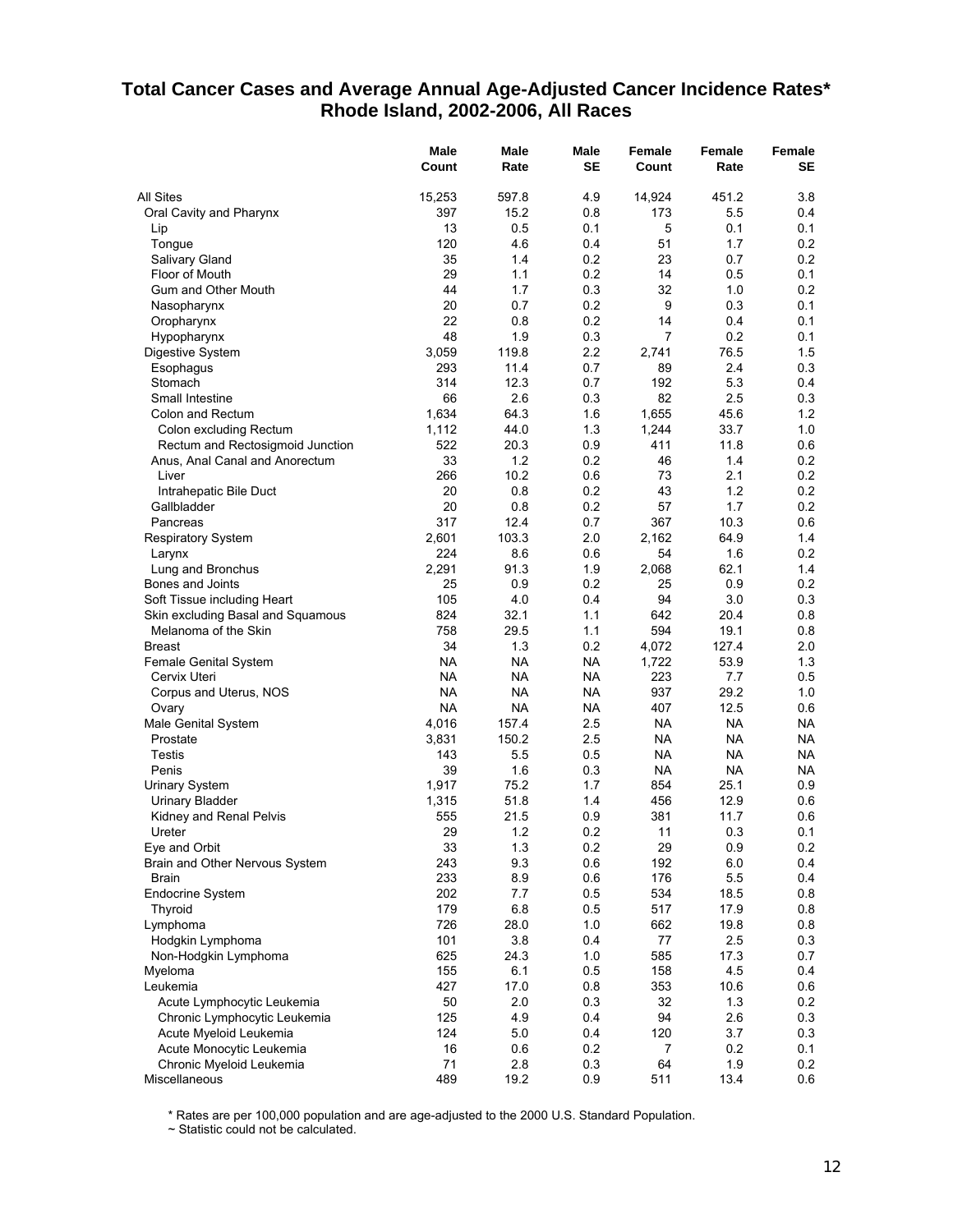## **Total Cancer Cases and Average Annual Age-Adjusted Cancer Incidence Rates\* Rhode Island, 2002-2006, Whites**

|                                   | Male<br>Count | Male<br>Rate | Male<br><b>SE</b> | <b>Female</b><br>Count | Female<br>Rate | Female<br>SE |
|-----------------------------------|---------------|--------------|-------------------|------------------------|----------------|--------------|
| All Sites                         | 14,420        | 598.1        | 5.0               | 14,044                 | 450.1          | 3.9          |
| Oral Cavity and Pharynx           | 365           | 14.9         | 0.8               | 156                    | 5.3            | 0.4          |
| Lip                               | 12            | 0.5          | 0.1               | 5                      | 0.1            | 0.1          |
| Tongue                            | 114           | 4.7          | 0.4               | 48                     | 1.7            | 0.2          |
| Salivary Gland                    | 34            | 1.4          | 0.2               | 21                     | 0.7            | 0.2          |
| Floor of Mouth                    | 26            | 1.1          | 0.2               | 13                     | 0.4            | 0.1          |
| Gum and Other Mouth               | 40            | 1.7          | 0.3               | 27                     | 0.8            | 0.2          |
| Nasopharynx                       | 17            | 0.7          | 0.2               | $\overline{7}$         | 0.3            | 0.1          |
| Oropharynx                        | 21            | 0.9          | 0.2               | 12                     | 0.4            | 0.1          |
| Hypopharynx                       | 45            | 1.8          | 0.3               | $\overline{7}$         | 0.2            | 0.1          |
| Digestive System                  | 2,897         | 119.7        | 2.2               | 2,605                  | 76.1           | 1.6          |
| Esophagus                         | 282           | 11.6         | 0.7               | 83                     | 2.3            | 0.3          |
| Stomach                           | 295           | 12.1         | 0.7               | 178                    | 5.1            | 0.4          |
| Small Intestine                   | 62            | 2.6          | 0.3               | 78                     | 2.5            | 0.3          |
| Colon and Rectum                  | 1,571         | 65.2         | 1.7               | 1,588                  | 45.9           | 1.2          |
| Colon excluding Rectum            | 1,075         | 44.8         | 1.4               | 1,191                  | 33.8           | 1.0          |
| Rectum and Rectosigmoid Junction  | 496           | 20.5         | 0.9               | 397                    | 12.1           | 0.6          |
| Anus, Anal Canal and Anorectum    | 32            | 1.3          | 0.2               | 43                     | 1.4            | 0.2          |
| Liver                             | 232           | 9.5          | 0.6               | 66                     | 1.9            | 0.2          |
| Intrahepatic Bile Duct            | 19            | 0.8          | 0.2               | 40                     | 1.2            | 0.2          |
| Gallbladder                       | 17            | 0.7          | 0.2               | 53                     | 1.6            | 0.2          |
| Pancreas                          | 300           | 12.4         | 0.7               | 349                    | 10.2           | 0.6          |
| <b>Respiratory System</b>         | 2,498         | 104.5        | 2.1               | 2,076                  | 65.6           | 1.5          |
| Larynx                            | 216           | 8.8          | 0.6               | 52                     | 1.7            | 0.2          |
| Lung and Bronchus                 | 2,198         | 92.2         | 2.0               | 1,986                  | 62.8           | 1.4          |
| Bones and Joints                  | 22            | 0.9          | 0.2               | 23                     | 0.9            | 0.2          |
| Soft Tissue including Heart       | 100           | 4.1          | 0.4               | 87                     | 3.0            | 0.3          |
| Skin excluding Basal and Squamous | 778           | 32.3         | 1.2               | 604                    | 20.6           | 0.9          |
| Melanoma of the Skin              | 719           | 29.8         | 1.1               | 560                    | 19.3           | 0.8          |
| <b>Breast</b>                     | 31            | 1.3          | 0.2               | 3,860                  | 128.7          | 2.1          |
| Female Genital System             | <b>NA</b>     | <b>NA</b>    | NA                | 1,529                  | 50.9           | 1.3          |
| Cervix Uteri                      | <b>NA</b>     | <b>NA</b>    | <b>NA</b>         | 186                    | 7.0            | 0.5          |
| Corpus and Uterus, NOS            | <b>NA</b>     | <b>NA</b>    | NA                | 829                    | 27.5           | 1.0          |
| Ovary                             | <b>NA</b>     | <b>NA</b>    | <b>NA</b>         | 378                    | 12.3           | 0.7          |
| Male Genital System               | 3,718         | 154.2        | 2.6               | <b>NA</b>              | <b>NA</b>      | <b>NA</b>    |
| Prostate                          | 3,539         | 146.4        | 2.5               | NA                     | <b>NA</b>      | NA           |
| Testis                            | 140           | 6.1          | 0.5               | <b>NA</b>              | NA             | NA           |
| Penis                             | 36            | 1.5          | 0.3               | <b>NA</b><br>823       | NA             | NA           |
| <b>Urinary System</b>             | 1,845         | 76.4         | 1.8               |                        | 25.6           | 0.9          |
| <b>Urinary Bladder</b>            | 1,274<br>526  | 52.8<br>21.7 | 1.5<br>1.0        | 441<br>365             | 13.1<br>11.9   | 0.7<br>0.6   |
| Kidney and Renal Pelvis           | 27            | 1.1          | 0.2               | 11                     | 0.3            | 0.1          |
| Ureter<br>Eye and Orbit           | 33            | 1.4          | 0.2               | 28                     | 1.0            | $0.2\,$      |
| Brain and Other Nervous System    | 235           | 9.7          | 0.6               | 181                    | 6.0            | 0.5          |
| Brain                             | 226           | 9.3          | 0.6               | 165                    | 5.5            | 0.4          |
| <b>Endocrine System</b>           | 194           | 8.0          | 0.6               | 483                    | 18.3           | 0.8          |
| Thyroid                           | 171           | 7.0          | 0.5               | 467                    | 17.7           | 0.8          |
| Lymphoma                          | 691           | 28.5         | 1.1               | 634                    | 20.1           | 0.8          |
| Hodgkin Lymphoma                  | 96            | 3.9          | 0.4               | 72                     | 2.6            | 0.3          |
| Non-Hodgkin Lymphoma              | 595           | 24.6         | 1.0               | 562                    | 17.5           | 0.8          |
| Myeloma                           | 143           | 5.9          | 0.5               | 144                    | 4.3            | 0.4          |
| Leukemia                          | 406           | 17.2         | 0.9               | 333                    | 10.7           | 0.6          |
| Acute Lymphocytic Leukemia        | 49            | 2.2          | 0.3               | 29                     | 1.3            | 0.3          |
| Chronic Lymphocytic Leukemia      | 115           | 4.7          | 0.4               | 90                     | 2.6            | 0.3          |
| Acute Myeloid Leukemia            | 121           | 5.1          | 0.5               | 114                    | 3.8            | 0.4          |
| Acute Monocytic Leukemia          | 16            | 0.7          | 0.2               | 7                      | 0.2            | 0.1          |
| Chronic Myeloid Leukemia          | 65            | 2.7          | 0.3               | 57                     | 1.8            | 0.2          |
| Miscellaneous                     | 464           | 19.1         | 0.9               | 478                    | 13.1           | 0.6          |

\* Rates are per 100,000 population and are age-adjusted to the 2000 U.S. Standard Population.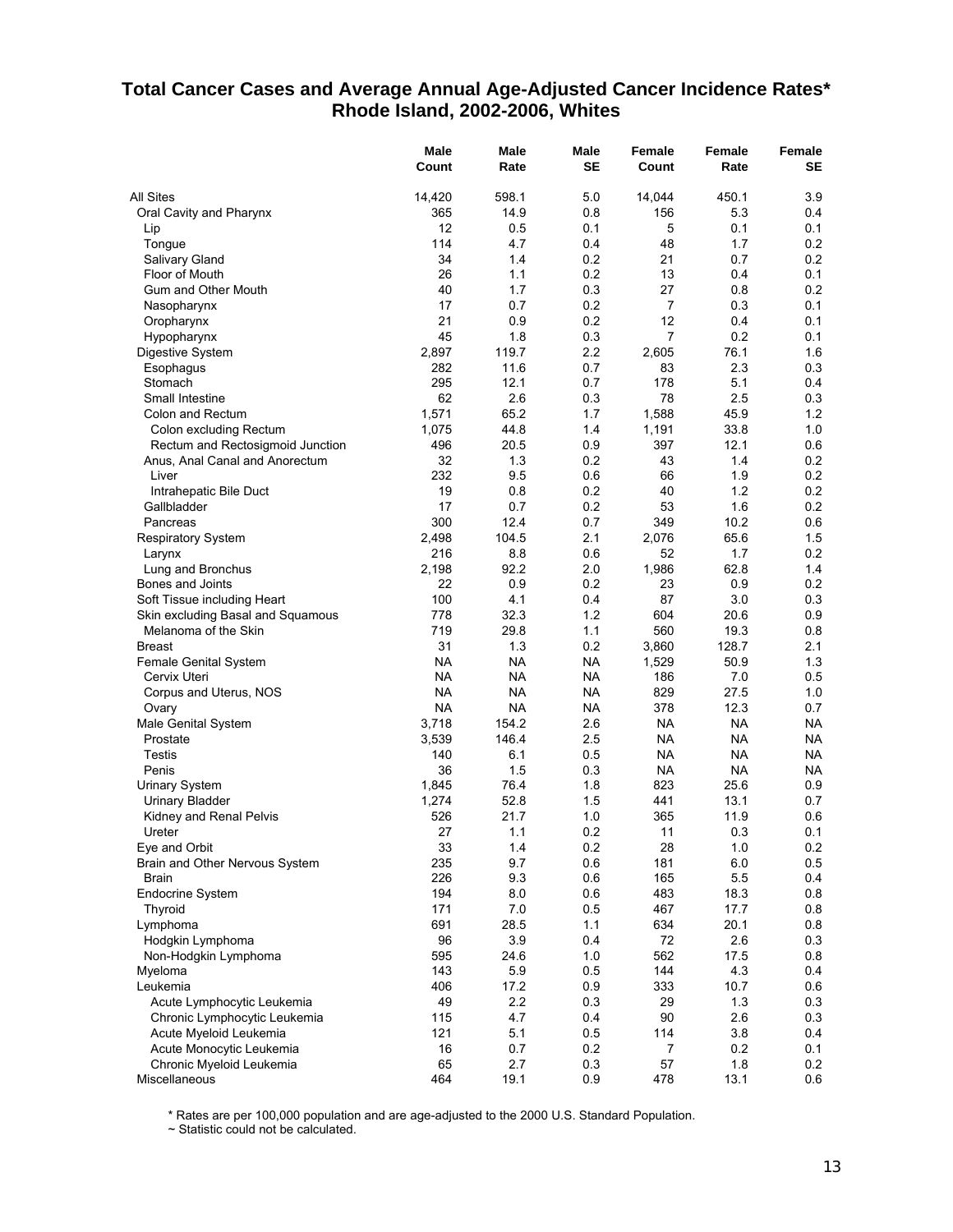## **Total Cancer Cases and Average Annual Age-Adjusted Cancer Incidence Rates\* Rhode Island, 2002-2006, Blacks**

|                                   | Male<br>Count    | <b>Male</b><br>Rate | Male<br><b>SE</b>     | Female<br>Count | Female<br>Rate    | Female<br>SE          |
|-----------------------------------|------------------|---------------------|-----------------------|-----------------|-------------------|-----------------------|
| All Sites                         | 463              | 505.7               | 25.4                  | 454             | 379.5             | 18.5                  |
| Oral Cavity and Pharynx           | 18               | 18.5                | 4.6                   | 9               | 7.5               | 2.6                   |
| Lip                               | 0                | 0.0                 | $\tilde{}$            | 0               | 0.0               |                       |
| Tonque                            | $\overline{c}$   | 1.8                 | 1.3                   | 0               | 0.0               | $\tilde{\phantom{a}}$ |
| Salivary Gland                    | 1                | 0.7                 | 0.7                   | 1               | 0.6               | 0.6                   |
| Floor of Mouth                    | $\overline{2}$   | 1.8                 | 1.3                   | 1               | 0.6               | 0.6                   |
| Gum and Other Mouth               | 3                | 2.8                 | 1.8                   | 4               | 3.2               | 1.6                   |
| Nasopharynx                       | 0                | 0.0                 | $\tilde{}$            | 0               | 0.0               | $\tilde{}$            |
| Oropharynx                        | 1                | 1.3                 | 1.3                   | 2               | 2.0               | 1.4                   |
| Hypopharynx                       | $\overline{2}$   | 2.0                 | 1.4                   | 0               | 0.0               | $\tilde{}$            |
| Digestive System                  | 95               | 102.0               | 11.3                  | 91              | 80.8              | 8.7                   |
| Esophagus                         | 5                | 8.4                 | 3.8                   | 4               | 3.6               | 1.8                   |
| Stomach                           | 15               | 17.9                | 5.0                   | 10              | 9.6               | 3.1                   |
| Small Intestine                   | $\overline{2}$   | 1.7                 | 1.2                   | 3               | 2.7               | 1.6                   |
| Colon and Rectum                  | 37               | 38.4                | 6.8                   | 47              | 41.9              | 6.3                   |
| Colon excluding Rectum            | 22               | 24.5                | 5.5                   | 37              | 33.3              | 5.6                   |
| Rectum and Rectosigmoid Junction  | 15               | 13.9                | 3.9                   | 10              | 8.6               | 2.8                   |
| Anus, Anal Canal and Anorectum    | 1                | 0.7                 | 0.7                   | 3               | 1.8               | 1.1                   |
| Liver                             | 17               | 15.1                | 3.9                   | 4               | 3.7               | 1.8                   |
| Intrahepatic Bile Duct            | 0                | 0.0                 | $\tilde{\phantom{a}}$ | $\overline{c}$  | 2.1               | 1.5                   |
| Gallbladder                       | $\overline{2}$   | 2.5                 | 1.9                   | $\overline{c}$  | 1.7               | 1.3                   |
| Pancreas                          | 11               | 12.6                | 4.0                   | 12              | 10.5              | 3.1                   |
| <b>Respiratory System</b>         | 69               | 83.8                | 10.7                  | 70              | 62.9              | 7.7                   |
| Larynx                            | 8                | 8.9                 | 3.3                   | 1               | 0.7               | 0.7                   |
| Lung and Bronchus                 | 60               | 74.1                | 10.2                  | 67              | 60.7              | 7.6                   |
| Bones and Joints                  | 2                | 0.8                 | 0.6                   | 1               | 0.4               | 0.4                   |
| Soft Tissue including Heart       | 3                | 2.1                 | 1.4                   | 5               | 3.3               | 1.5                   |
| Skin excluding Basal and Squamous | 6                | 4.8                 | 2.2                   | 6               | 5.4               | 2.3                   |
| Melanoma of the Skin              | 1                | 0.6                 | 0.6                   | 3               | 2.7               | 1.6                   |
| <b>Breast</b>                     | 3                | 2.9                 | 1.8                   | 117             | 93.8              | 9.0                   |
| <b>Female Genital System</b>      | <b>NA</b>        | <b>NA</b>           | <b>NA</b>             | 55              | 43.4              | 6.1                   |
| Cervix Uteri                      | <b>NA</b>        | <b>NA</b>           | <b>NA</b>             | 17              | 12.0              | 3.0                   |
| Corpus and Uterus, NOS            | NA               | <b>NA</b>           | <b>NA</b>             | 21              | 18.9              | 4.2                   |
| Ovary                             | <b>NA</b><br>156 | <b>NA</b><br>172.8  | <b>NA</b><br>14.7     | 13<br>NA        | 10.2<br><b>NA</b> | 3.0<br><b>NA</b>      |
| Male Genital System<br>Prostate   | 153              | 170.6               | 14.6                  | <b>NA</b>       | <b>NA</b>         | ΝA                    |
| Testis                            | 2                | 1.2                 | 0.8                   | NA              | <b>NA</b>         | NA                    |
| Penis                             | 1                | 1.1                 | 1.1                   | <b>NA</b>       | <b>NA</b>         | ΝA                    |
| <b>Urinary System</b>             | 43               | 45.0                | 7.5                   | 21              | 18.7              | 4.2                   |
| <b>Urinary Bladder</b>            | 20               | 21.1                | 5.2                   | 7               | 7.5               | 2.9                   |
| Kidney and Renal Pelvis           | 22               | 22.4                | 5.2                   | 14              | 11.2              | 3.1                   |
| Ureter                            | 1                | 1.5                 | 1.5                   | 0               | 0.0               | $\tilde{}$            |
| Eye and Orbit                     | 0                | 0.0                 | $\tilde{}$            | 0               | 0.0               | $\thicksim$           |
| Brain and Other Nervous System    | 6                | 5.1                 | 2.6                   | 6               | 3.3               | 1.4                   |
| Brain                             | 5                | 4.3                 | 2.5                   | 6               | 3.3               | 1.4                   |
| <b>Endocrine System</b>           | 5                | 4.2                 | 2.1                   | 23              | 15.6              | 3.3                   |
| Thyroid                           | 5                | 4.2                 | 2.1                   | 22              | 14.8              | 3.2                   |
| Lymphoma                          | 23               | 18.1                | 4.2                   | 14              | 10.1              | 2.8                   |
| Hodgkin Lymphoma                  | $\overline{2}$   | 1.2                 | 0.9                   | 3               | 1.9               | 1.1                   |
| Non-Hodgkin Lymphoma              | 21               | 16.9                | 4.1                   | 11              | 8.2               | 2.6                   |
| Myeloma                           | $\overline{7}$   | 9.5                 | 3.8                   | 10              | 9.1               | 3.0                   |
| Leukemia                          | 13               | 14.8                | 4.5                   | 11              | 9.9               | 3.1                   |
| Acute Lymphocytic Leukemia        | 1                | 1.5                 | 1.5                   | 2               | 1.3               | 1.0                   |
| Chronic Lymphocytic Leukemia      | 4                | 4.9                 | 2.6                   | 1               | 1.1               | 1.1                   |
| Acute Myeloid Leukemia            | $\overline{2}$   | 2.0                 | 1.5                   | 3               | 2.7               | 1.6                   |
| Acute Monocytic Leukemia          | 0                | 0.0                 | $\tilde{}$            | 0               | 0.0               | $\tilde{}$            |
| Chronic Myeloid Leukemia          | 5                | 6.0                 | 3.0                   | 5               | 4.9               | 2.2                   |
| Miscellaneous                     | 14               | 21.2                | 6.0                   | 15              | 15.3              | 4.0                   |

\* Rates are per 100,000 population and are age-adjusted to the 2000 U.S. Standard Population.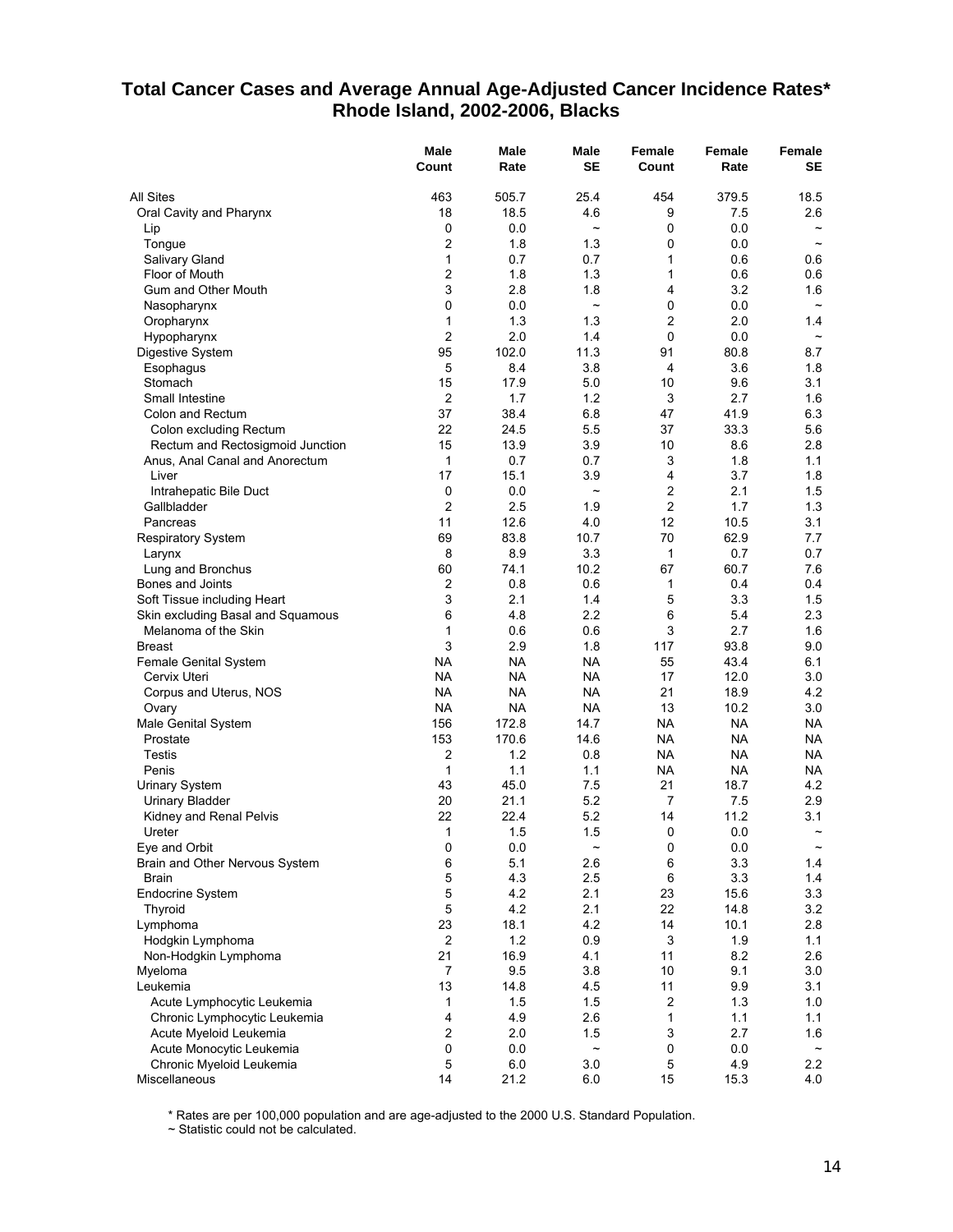## **Total Cancer Cases and Average Annual Age-Adjusted Cancer Incidence Rates\* Rhode Island, 2002-2006, All Races, by County**

|                               | Male<br>Count | Male<br>Rate | Male<br>SE | Female<br>Count | Female<br>Rate | Female<br>SE |
|-------------------------------|---------------|--------------|------------|-----------------|----------------|--------------|
|                               |               |              |            |                 |                |              |
| All Sites (Whole State)       | 15,026        | 589.1        | 4.8        | 14,783          | 446.7          | 3.8          |
| Colon and Rectum              | 1,623         | 63.9         | 1.6        | 1,644           | 45.3           | 1.2          |
| Lung and Bronchus             | 2,281         | 90.9         | 1.9        | 2,048           | 61.4           | 1.4          |
| Melanoma of the Skin          | 748           | 29.1         | 1.1        | 589             | 18.9           | 0.8          |
| Female Breast                 | <b>NA</b>     | NA           | NA         | 4,044           | 126.5          | 2.0          |
| Corpus and Uterus, NOS        | <b>NA</b>     | NA           | NA         | 930             | 29.0           | 1.0          |
| Prostate                      | 3,731         | 146.4        | 2.4        | <b>NA</b>       | <b>NA</b>      | <b>NA</b>    |
| <b>Urinary Bladder</b>        | 1,292         | 50.9         | 1.4        | 447             | 12.6           | 0.6          |
| Lymphoma                      | 718           | 27.7         | 1.0        | 653             | 19.5           | 0.8          |
| All Sites (Bristol County)    | 715           | 512.3        | 19.3       | 748             | 427.6          | 16.2         |
| Colon and Rectum              | 85            | 61.1         | 6.7        | 76              | 40.2           | 4.8          |
| Lung and Bronchus             | 101           | 71.9         | 7.2        | 87              | 47.0           | 5.2          |
| Melanoma of the Skin          | 49            | 35.4         | 5.1        | 26              | 15.4           | 3.1          |
| <b>Female Breast</b>          | NA.           | NA           | <b>NA</b>  | 243             | 144.4          | 9.5          |
| Corpus and Uterus, NOS        | NA            | NA           | NA         | 53              | 30.9           | 4.4          |
| Prostate                      | 153           | 108.4        | 8.8        | <b>NA</b>       | <b>NA</b>      | <b>NA</b>    |
| <b>Urinary Bladder</b>        | 60            | 43.0         | 5.6        | 21              | 10.9           | 2.4          |
| Lymphoma                      | 37            | 27.0         | 45         | 34              | 18.3           | 3.3          |
| All Sites (Kent County)       | 2,625         | 607.2        | 12.0       | 2,567           | 459.3          | 9.3          |
| Colon and Rectum              | 289           | 66.8         | 4.0        | 320             | 54.2           | 3.1          |
| Lung and Bronchus             | 400           | 93.8         | 4.7        | 372             | 65.1           | 3.4          |
| Melanoma of the Skin          | 147           | 33.9         | 2.8        | 92              | 17.5           | 1.9          |
| Female Breast                 | <b>NA</b>     | NA           | NA         | 699             | 127.8          | 4.9          |
| Corpus and Uterus, NOS        | NA            | NA           | NA         | 153             | 27.4           | 2.3          |
| Prostate                      | 666           | 152.9        | 6.0        | <b>NA</b>       | <b>NA</b>      | <b>NA</b>    |
| <b>Urinary Bladder</b>        | 211           | 49.4         | 3.4        | 98              | 16.5           | 1.7          |
| Lymphoma                      | 133           | 30.5         | 2.7        | 106             | 19.0           | 1.9          |
| All Sites (Newport County)    | 1,276         | 563.7        | 15.9       | 1,271           | 466.7          | 13.4         |
| Colon and Rectum              | 148           | 65.3         | 5.4        | 110             | 36.5           | 3.6          |
|                               |               |              | 5.7        |                 |                | 5.1          |
| Lung and Bronchus             | 158           | 71.1         |            | 202             | 71.1           |              |
| Melanoma of the Skin          | 74            | 32.3         | 3.8        | 74              | 28.5           | 3.4          |
| Female Breast                 | <b>NA</b>     | NA           | NA         | 351             | 130.8          | 7.1          |
| Corpus and Uterus, NOS        | NA            | <b>NA</b>    | NA         | 72              | 26.3           | 3.2          |
| Prostate                      | 362           | 157.3        | 8.4        | <b>NA</b>       | <b>NA</b>      | NA           |
| <b>Urinary Bladder</b>        | 113           | 50.4         | 4.8        | 35              | 12.2           | 2.1          |
| Lymphoma                      | 53            | 23.3         | 3.2        | 44              | 17.2           | 2.7          |
| All Sites (Providence County) | 8,483         | 590.9        | 6.5        | 8,494           | 442.8          | 5.0          |
| Colon and Rectum              | 917           | 64.1         | 2.1        | 968             | 45.3           | 1.5          |
| Lung and Bronchus             | 1,398         | 99.2         | 2.7        | 1,161           | 61.0           | 1.8          |
| Melanoma of the Skin          | 337           | 23.0         | 1.3        | 292             | 16.1           | 1.0          |
| Female Breast                 | NA            | NA           | NA         | 2,244           | 122.0          | 2.6          |
| Corpus and Uterus, NOS        | <b>NA</b>     | <b>NA</b>    | <b>NA</b>  | 532             | 29.1           | 1.3          |
| Prostate                      | 1,984         | 140.3        | 3.2        | <b>NA</b>       | <b>NA</b>      | <b>NA</b>    |
| <b>Urinary Bladder</b>        | 728           | 50.7         | 1.9        | 256             | 12.3           | $0.8\,$      |
| Lymphoma                      | 418           | 28.4         | 1.4        | 409             | 21.0           | 1.1          |
| All Sites (Washington County) | 1,926         | 611.6        | 14.1       | 1,703           | 447.6          | 11.1         |
| Colon and Rectum              | 184           | 59.2         | 4.4        | 170             | 42.1           | 3.3          |
| Lung and Bronchus             | 224           | 72.5         | 4.9        | 226             | 59.3           | 4.0          |
| Melanoma of the Skin          | 141           | 45.3         | 3.9        | 105             | 29.0           | 2.9          |
| <b>Female Breast</b>          | NA            | NA.          | <b>NA</b>  | 507             | 135.0          | 6.1          |
| Corpus and Uterus, NOS        | <b>NA</b>     | <b>NA</b>    | <b>NA</b>  | 120             | 31.4           | 2.9          |
| Prostate                      | 565           | 175.1        | 7.5        | <b>NA</b>       | <b>NA</b>      | <b>NA</b>    |
| <b>Urinary Bladder</b>        | 180           | 57.8         | 4.4        | 37              | 9.3            | 1.6          |
| Lymphoma                      | 77            | 24.7         | 2.9        | 60              | 15.1           | $2.0\,$      |
|                               |               |              |            |                 |                |              |

\* Rates are per 100,000 population and are age-adjusted to the 2000 U.S. Standard Population.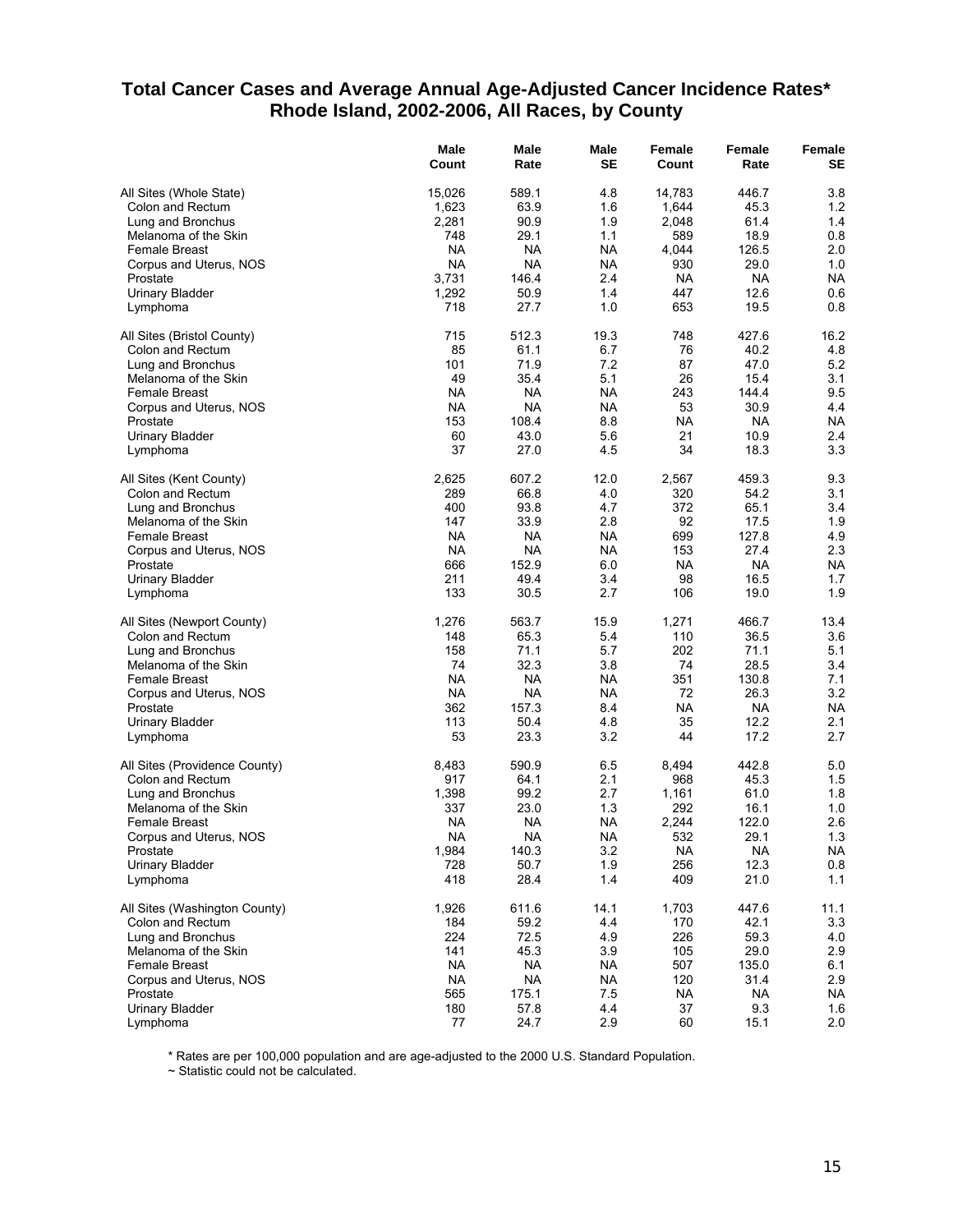## **Total Cancer Deaths and Average Annual Age-Adjusted Cancer Mortality Rates\* Rhode Island, 2001-2005, All Races**

|                                                                  | Male<br>Count  | Male<br>Rate | Male<br><b>SE</b> | Female<br>Count | Female<br>Rate | Female<br>SE          |
|------------------------------------------------------------------|----------------|--------------|-------------------|-----------------|----------------|-----------------------|
| All Malignant Cancers                                            | 5,960          | 243.3        | 3.2               | 5,878           | 164.4          | 2.2                   |
| Oral Cavity and Pharynx                                          | 84             | 3.4          | 0.4               | 46              | 1.4            | 0.2                   |
| Lip                                                              | 0              | 0.0          | $\tilde{}$        | $\overline{c}$  | 0.0            | 0.0                   |
| Tongue                                                           | 21             | 0.9          | 0.2               | 7               | 0.2            | 0.1                   |
| Salivary Gland                                                   | 4              | 0.2          | 0.1               | 2               | 0.1            | 0.0                   |
| Floor of Mouth                                                   | $\overline{2}$ | 0.1          | 0.1               | 3               | 0.1            | 0.1                   |
| Gum and Other Mouth                                              | 12             | 0.5          | 0.1               | 8               | 0.2            | 0.1                   |
| Nasopharynx                                                      | 8              | 0.3          | 0.1               | 2               | 0.0            | 0.0                   |
| Oropharynx                                                       | $\overline{4}$ | 0.2          | 0.1               | 7               | 0.2            | 0.1                   |
| Hypopharynx                                                      | $\overline{7}$ | 0.3          | 0.1               | 1               | 0.0            | 0.0                   |
| Digestive System                                                 | 1,521          | 61.7         | 1.6               | 1,445           | 38.5           | 1.0                   |
| Esophagus                                                        | 218            | 8.7          | 0.6               | 87              | 2.4            | 0.3                   |
| Stomach                                                          | 201            | 8.2          | 0.6               | 146             | 3.8            | 0.3                   |
| Small Intestine                                                  | 13             | 0.5          | 0.1               | 13              | 0.4            | 0.1                   |
| Colon and Rectum                                                 | 559            | 23.0         | 1.0               | 650             | 17.1           | 0.7                   |
| Colon excluding Rectum                                           | 455            | 18.7         | 0.9               | 560             | 14.6           | 0.6                   |
| Rectum and Rectosigmoid Junction                                 | 104            | 4.2          | 0.4               | 90              | 2.4            | 0.3                   |
| Anus, Anal Canal and Anorectum                                   | 1              | 0.0          | 0.0               | 2               | 0.1            | $0.0\,$               |
| Liver and Intrahepatic Bile Duct                                 | 182            | 7.2          | 0.5               | 105             | 2.9            | 0.3                   |
| Liver                                                            | 153            | 6.0          | 0.5               | 64              | 1.7            | 0.2                   |
| Intrahepatic Bile Duct                                           | 29             | 1.2          | 0.2               | 41              | 1.1            | $0.2\,$               |
| Gallbladder                                                      | 12             | 0.5          | 0.1               | 30              | 0.8            | 0.2                   |
| Pancreas                                                         | 287            | 11.6         | 0.7               | 360             | 9.8            | 0.5                   |
| <b>Respiratory System</b>                                        | 1,866          | 75.6         | 1.8               | 1,499           | 43.6           | 1.1                   |
| Larynx                                                           | 59             | 2.4          | 0.3               | 22              | 0.7<br>42.7    | 0.1<br>1.1            |
| Lung and Bronchus                                                | 1,796          | 72.8         | 1.7<br>0.1        | 1,470           | 0.2            |                       |
| Bones and Joints                                                 | 9<br>35        | 0.4<br>1.4   | 0.2               | 8<br>51         | 1.6            | 0.1<br>0.2            |
| Soft Tissue including Heart<br>Skin excluding Basal and Squamous | 151            | 6.2          | 0.5               | 92              | 2.6            | 0.3                   |
| Melanoma of the Skin                                             | 117            | 4.7          | 0.4               | 70              | 2.0            | 0.2                   |
| <b>Breast</b>                                                    | 10             | 0.4          | 0.1               | 820             | 23.5           | 0.8                   |
| Female Genital System                                            | <b>NA</b>      | <b>NA</b>    | <b>NA</b>         | 534             | 15.5           | 0.7                   |
| Cervix Uteri                                                     | <b>NA</b>      | <b>NA</b>    | <b>NA</b>         | 58              | 1.8            | 0.2                   |
| Corpus and Uterus, NOS                                           | <b>NA</b>      | <b>NA</b>    | <b>NA</b>         | 123             | 3.4            | 0.3                   |
| Ovary                                                            | <b>NA</b>      | NA           | NA                | 318             | 9.4            | 0.5                   |
| Male Genital System                                              | 647            | 27.6         | 1.1               | NA              | NA             | NA                    |
| Prostate                                                         | 632            | 27.0         | 1.1               | NA              | NA             | NA                    |
| Testis                                                           | 7              | 0.3          | 0.1               | <b>NA</b>       | NA.            | NA                    |
| Penis                                                            | $\overline{7}$ | 0.3          | 0.1               | <b>NA</b>       | <b>NA</b>      | NA                    |
| <b>Urinary System</b>                                            | 403            | 16.7         | 0.8               | 236             | 6.3            | 0.4                   |
| <b>Urinary Bladder</b>                                           | 227            | 9.6          | 0.6               | 111             | 2.8            | 0.3                   |
| Kidney and Renal Pelvis                                          | 169            | 6.8          | 0.5               | 118             | 3.3            | 0.3                   |
| Ureter                                                           | 4              | 0.2          | 0.1               | 4               | 0.1            | 0.0                   |
| Eye and Orbit                                                    | 1              | 0.0          | 0.0               | 0               | 0.0            |                       |
| Brain and Other Nervous System                                   | 166            | 6.5          | 0.5               | 119             | 3.7            | 0.3                   |
| Endocrine System                                                 | 20             | 0.8          | 0.2               | 25              | 0.7            | 0.2                   |
| Thyroid                                                          | 10             | 0.4          | 0.1               | 13              | 0.3            | 0.1                   |
| Lymphoma                                                         | 240            | 9.7          | 0.6               | 252             | 6.6            | 0.4                   |
| Hodgkin Lymphoma                                                 | 12             | 0.5          | 0.1               | 13              | 0.4            | 0.1                   |
| Non-Hodgkin Lymphoma                                             | 228            | 9.3          | 0.6               | 239             | 6.2            | 0.4                   |
| Myeloma                                                          | 104            | 4.3          | 0.4               | 104             | 2.8            | 0.3                   |
| Leukemia                                                         | 218            | 8.8          | 0.6               | 209             | 5.7            | 0.4                   |
| Acute Lymphocytic Leukemia                                       | 14             | 0.5          | 0.1               | 5               | 0.2            | 0.1                   |
| Chronic Lymphocytic Leukemia                                     | 40             | 1.7          | 0.3               | 41              | 1.0            | 0.2                   |
| Acute Myeloid Leukemia                                           | 92             | 3.7          | 0.4               | 93              | 2.7            | 0.3                   |
| Acute Monocytic Leukemia                                         | 0              | 0.0          | $\tilde{}$        | 0               | 0.0            | $\tilde{\phantom{a}}$ |
| Chronic Myeloid Leukemia                                         | 17             | 0.7          | 0.2               | 12              | 0.3            | 0.1                   |
| Miscellaneous Malignant Cancer                                   | 485            | 19.9         | 0.9               | 438             | 11.7           | 0.6                   |

\* Rates are per 100,000 population and are age-adjusted to the 2000 U.S. Standard Population.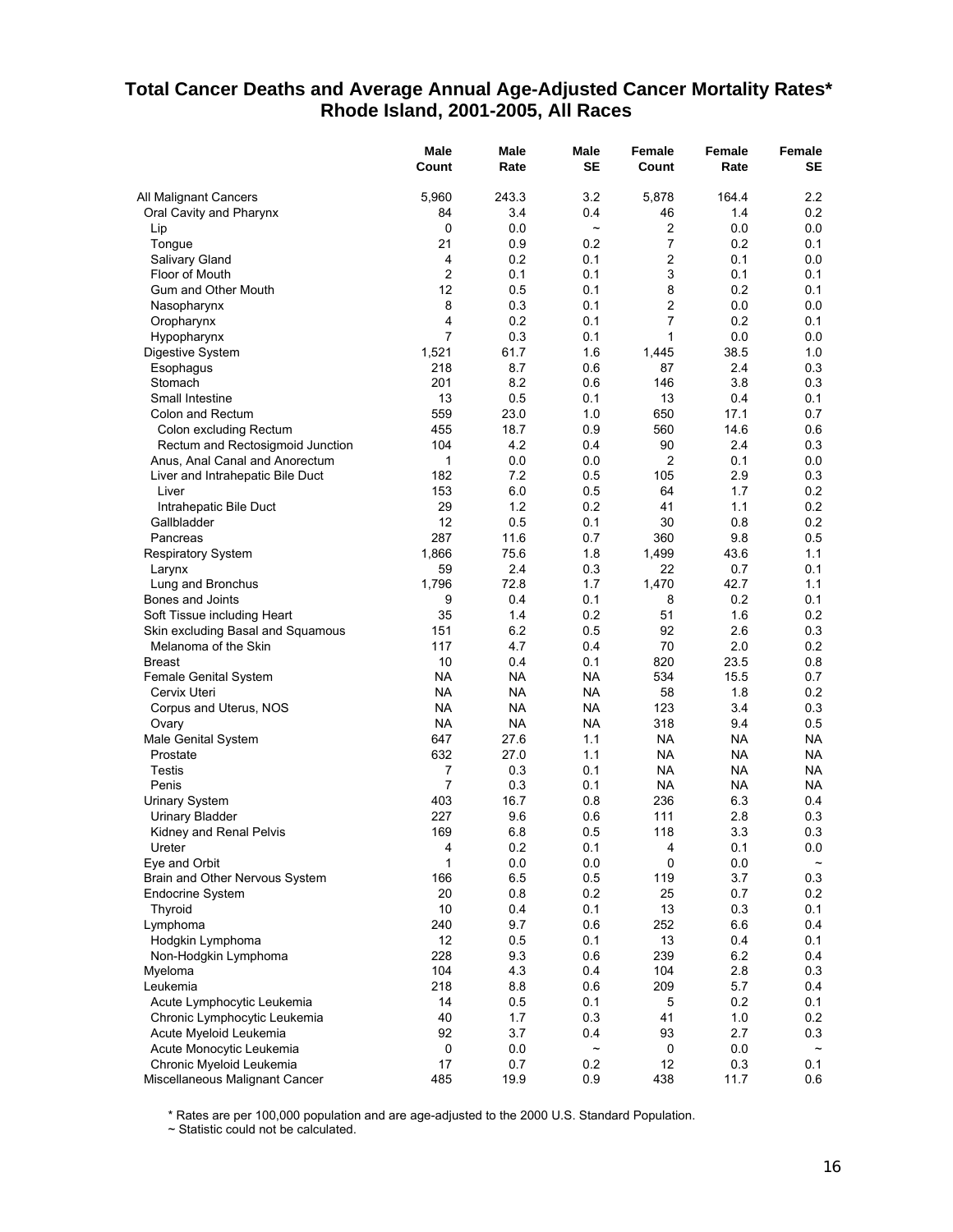## **Total Cancer Deaths and Average Annual Age-Adjusted Cancer Mortality Rates\* Rhode Island, 2001-2005, Whites**

|                                                 | Male<br>Count          | <b>Male</b><br>Rate | Male<br><b>SE</b>     | <b>Female</b><br>Count | Female<br>Rate   | Female<br>SE |
|-------------------------------------------------|------------------------|---------------------|-----------------------|------------------------|------------------|--------------|
| All Malignant Cancers                           | 5,700                  | 244.2               | 3.2                   | 5,661                  | 165.6            | 2.3          |
| Oral Cavity and Pharynx                         | 79                     | 3.3                 | 0.4                   | 43                     | 1.3              | 0.2          |
| Lip                                             | 0                      | 0.0                 | $\tilde{}$            | 2                      | 0.0              | 0.0          |
| Tongue                                          | 20                     | 0.9                 | 0.2                   | 7                      | 0.2              | 0.1          |
| Salivary Gland                                  | 4                      | 0.2                 | 0.1                   | 2                      | 0.1              | 0.0          |
| Floor of Mouth                                  | $\overline{2}$         | 0.1                 | 0.1                   | 3                      | 0.1              | 0.1          |
| Gum and Other Mouth                             | 12                     | 0.5                 | 0.1                   | 8                      | 0.2              | 0.1          |
| Nasopharynx                                     | $\overline{7}$         | 0.3                 | 0.1                   | 2                      | 0.0              | 0.0          |
| Oropharynx                                      | 3                      | 0.1                 | 0.1                   | 7                      | 0.2              | 0.1          |
| Hypopharynx                                     | 6                      | 0.3                 | 0.1                   | 1                      | 0.0              | 0.0          |
| Digestive System                                | 1,450                  | 61.8                | 1.6                   | 1,386                  | 38.4             | 1.1          |
| Esophagus                                       | 211                    | 8.9                 | 0.6                   | 84                     | 2.4              | 0.3          |
| Stomach                                         | 192                    | 8.2                 | 0.6                   | 134                    | 3.5              | 0.3          |
| Small Intestine                                 | 13                     | 0.6                 | 0.2                   | 13                     | 0.4              | 0.1          |
| Colon and Rectum                                | 543                    | 23.4                | 1.0                   | 626                    | 17.1             | 0.7          |
| Colon excluding Rectum                          | 444                    | 19.1                | 0.9                   | 538                    | 14.5             | 0.6          |
| Rectum and Rectosigmoid Junction                | 99                     | 4.2                 | 0.4                   | 88                     | 2.5              | 0.3          |
| Anus, Anal Canal and Anorectum                  | 1                      | 0.0                 | 0.0                   | 2                      | 0.1              | $0.0\,$      |
| Liver and Intrahepatic Bile Duct                | 162                    | 6.8                 | 0.5                   | 101                    | 2.9              | 0.3          |
| Liver                                           | 135                    | 5.6                 | 0.5                   | 60                     | 1.7              | 0.2          |
| Intrahepatic Bile Duct                          | 27                     | 1.2                 | 0.2                   | 41                     | 1.2              | 0.2          |
| Gallbladder                                     | 11                     | 0.5                 | 0.1                   | 30                     | 0.8              | 0.2          |
| Pancreas                                        | 273                    | 11.6                | 0.7                   | 348                    | 9.8              | 0.5          |
| <b>Respiratory System</b>                       | 1,787                  | 76.1                | 1.8                   | 1.444                  | 44.1             | 1.2          |
| Larynx                                          | 56                     | 2.4                 | 0.3                   | 20                     | 0.6              | 0.1          |
| Lung and Bronchus                               | 1,720                  | 73.2                | 1.8                   | 1,418                  | 43.2             | 1.2          |
| Bones and Joints                                | 9                      | 0.4                 | 0.1                   | 8                      | 0.3              | 0.1          |
| Soft Tissue including Heart                     | 32                     | 1.3                 | 0.2                   | 49                     | 1.6              | 0.2          |
| Skin excluding Basal and Squamous               | 150                    | 6.4                 | 0.5                   | 92                     | 2.8              | 0.3          |
| Melanoma of the Skin                            | 116                    | 4.9                 | 0.5                   | 70                     | 2.2              | 0.3          |
| <b>Breast</b>                                   | 9                      | 0.4                 | 0.1                   | 792                    | 23.8             | 0.9          |
| Female Genital System                           | <b>NA</b>              | <b>NA</b>           | <b>NA</b>             | 511                    | 15.6             | 0.7          |
| Cervix Uteri                                    | NA                     | <b>NA</b>           | NA                    | 53                     | 1.8              | 0.3          |
| Corpus and Uterus, NOS                          | <b>NA</b><br><b>NA</b> | <b>NA</b>           | <b>NA</b>             | 118                    | 3.4              | 0.3          |
| Ovary                                           | 607                    | <b>NA</b>           | NA.                   | 307<br><b>NA</b>       | 9.5<br><b>NA</b> | 0.6          |
| Male Genital System                             | 592                    | 26.9<br>26.2        | 1.1<br>1.1            | <b>NA</b>              | <b>NA</b>        | NA<br>NA.    |
| Prostate                                        | 7                      |                     | 0.1                   | <b>NA</b>              | <b>NA</b>        | NA.          |
| <b>Testis</b><br>Penis                          | $\overline{7}$         | 0.3<br>0.3          | 0.1                   | <b>NA</b>              | <b>NA</b>        | NA           |
|                                                 | 395                    | 17.1                | 0.9                   | 230                    | 6.3              | 0.4          |
| <b>Urinary System</b><br><b>Urinary Bladder</b> | 225                    | 9.9                 | 0.7                   | 110                    | 2.9              | 0.3          |
| Kidney and Renal Pelvis                         | 164                    | 7.0                 | 0.5                   | 113                    | 3.3              | 0.3          |
| Ureter                                          | 3                      | 0.1                 | 0.1                   | 4                      | 0.1              | 0.1          |
| Eye and Orbit                                   | 1                      | 0.0                 | 0.0                   | 0                      | 0.0              |              |
| Brain and Other Nervous System                  | 164                    | 6.8                 | 0.5                   | 115                    | 3.8              | 0.4          |
| Endocrine System                                | 20                     | 0.9                 | 0.2                   | 24                     | 0.7              | 0.2          |
| Thyroid                                         | 10                     | 0.4                 | 0.1                   | 12                     | 0.3              | 0.1          |
| Lymphoma                                        | 235                    | 10.0                | 0.7                   | 249                    | 6.8              | 0.4          |
| Hodgkin Lymphoma                                | 12                     | 0.5                 | 0.1                   | 12                     | 0.4              | 0.1          |
| Non-Hodgkin Lymphoma                            | 223                    | 9.5                 | 0.6                   | 237                    | 6.4              | 0.4          |
| Myeloma                                         | 95                     | 4.1                 | 0.4                   | 99                     | 2.8              | 0.3          |
| Leukemia                                        | 205                    | 8.8                 | 0.6                   | 202                    | 5.8              | 0.4          |
| Acute Lymphocytic Leukemia                      | 11                     | 0.5                 | 0.1                   | 4                      | 0.2              | 0.1          |
| Chronic Lymphocytic Leukemia                    | 40                     | 1.7                 | 0.3                   | 40                     | 1.0              | 0.2          |
| Acute Myeloid Leukemia                          | 89                     | 3.8                 | 0.4                   | 90                     | 2.8              | 0.3          |
| Acute Monocytic Leukemia                        | 0                      | 0.0                 | $\tilde{\phantom{a}}$ | 0                      | 0.0              |              |
| Chronic Myeloid Leukemia                        | 14                     | 0.6                 | 0.2                   | 12                     | 0.3              | 0.1          |
| Miscellaneous Malignant Cancer                  | 462                    | 19.9                | 0.9                   | 417                    | 11.6             | 0.6          |

\* Rates are per 100,000 population and are age-adjusted to the 2000 U.S. Standard Population.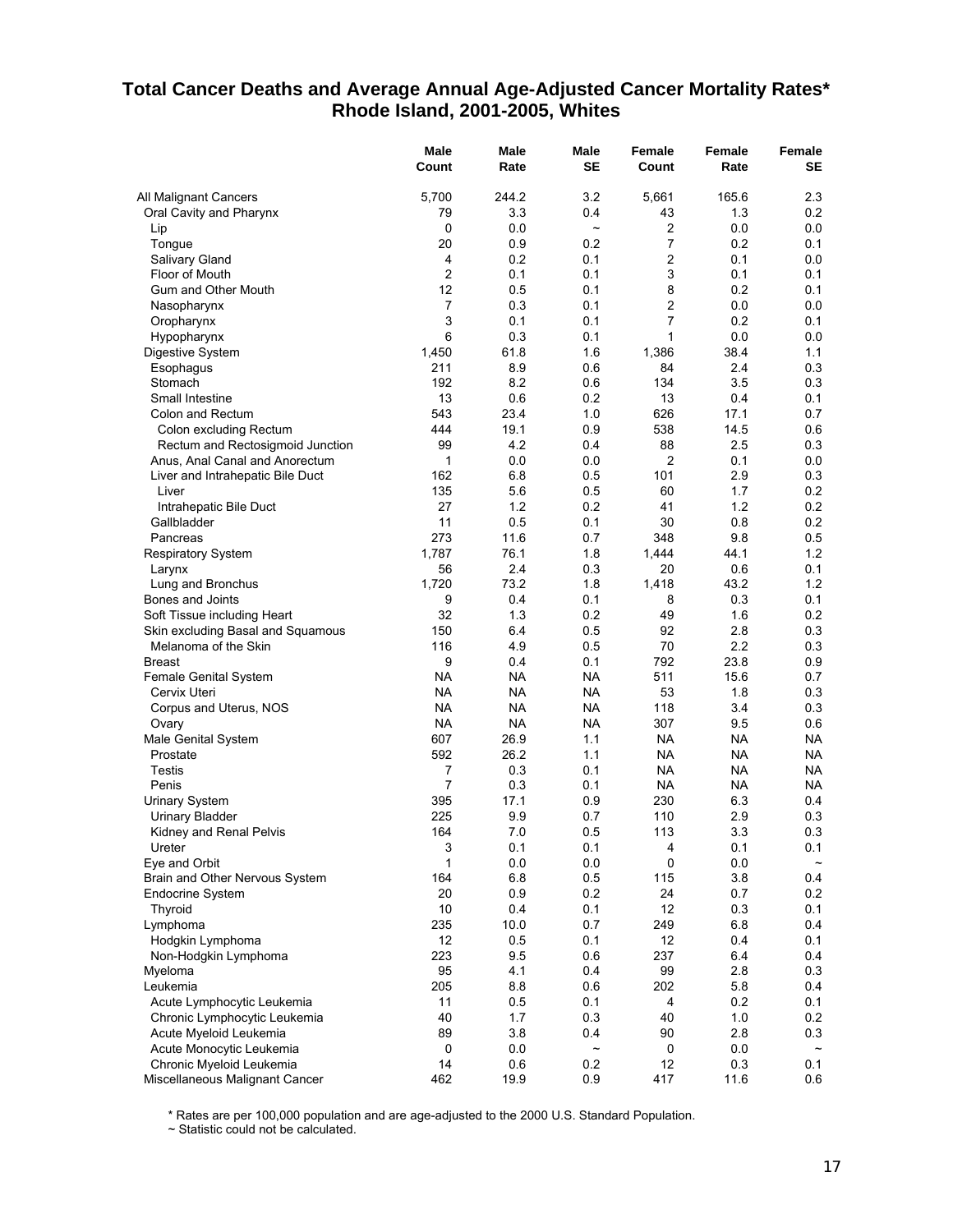## **Total Cancer Deaths and Average Annual Age-Adjusted Cancer Mortality Rates\* Rhode Island, 2001-2005, Blacks**

|                                                    | Male<br>Count       | <b>Male</b><br>Rate | Male<br><b>SE</b>     | Female<br>Count | Female<br>Rate | Female<br>SE          |
|----------------------------------------------------|---------------------|---------------------|-----------------------|-----------------|----------------|-----------------------|
| All Malignant Cancers                              | 210                 | 290.5               | 21.7                  | 161             | 155.1          | 12.6                  |
| Oral Cavity and Pharynx                            | 1                   | 1.4                 | 1.4                   | 2               | 1.8            | 1.3                   |
| Lip                                                | 0                   | 0.0                 | $\tilde{}$            | $\Omega$        | 0.0            |                       |
| Tongue                                             | 0                   | 0.0                 | $\tilde{\phantom{a}}$ | 0               | 0.0            | $\tilde{\phantom{a}}$ |
| Salivary Gland                                     | 0                   | 0.0                 | $\tilde{\phantom{a}}$ | 0               | 0.0            | $\overline{ }$        |
| Floor of Mouth                                     | 0                   | 0.0                 | $\tilde{\phantom{a}}$ | 0               | 0.0            |                       |
| Gum and Other Mouth                                | 0                   | 0.0                 | $\sim$                | $\mathbf 0$     | 0.0            | $\tilde{\phantom{a}}$ |
| Nasopharynx                                        | 0                   | 0.0                 | $\sim$                | 0               | 0.0            |                       |
| Oropharynx                                         | 1                   | 1.4                 | 1.4                   | $\Omega$        | 0.0            |                       |
| Hypopharynx                                        | 0                   | 0.0                 | $\tilde{}$            | $\mathbf 0$     | 0.0            | $\tilde{\phantom{a}}$ |
| Digestive System                                   | 57                  | 72.4                | 10.3                  | 42              | 41.1           | 6.5                   |
| Esophagus                                          | 5                   | 5.9                 | 2.7                   | 3               | 2.8            | 1.7                   |
| Stomach                                            | $\overline{7}$      | 12.6                | 4.9                   | 9               | 8.8            | 3.0                   |
| Small Intestine                                    | 0                   | 0.0                 | $\tilde{}$            | 0               | 0.0            | $\thicksim$           |
| Colon and Rectum                                   | 13                  | 16.3                | 4.8                   | 20              | 19.2           | 4.5                   |
| Colon excluding Rectum                             | 9                   | 12.7                | 4.4                   | 19              | 17.8           | 4.2                   |
| Rectum and Rectosigmoid Junction                   | 4                   | 3.6                 | 1.9<br>$\tilde{}$     | $\mathbf{1}$    | 1.4            | 1.4                   |
| Anus, Anal Canal and Anorectum                     | 0                   | 0.0                 |                       | 0               | 0.0            | $\tilde{}$            |
| Liver and Intrahepatic Bile Duct<br>Liver          | 18<br>16            | 20.4<br>18.3        | 5.4<br>5.1            | 1<br>1          | 1.4<br>1.4     | 1.4<br>1.4            |
| Intrahepatic Bile Duct                             | 2                   | 2.2                 | 1.6                   | 0               | 0.0            | $\tilde{\phantom{a}}$ |
| Gallbladder                                        | 0                   | 0.0                 | $\tilde{}$            | 0               | 0.0            |                       |
| Pancreas                                           | 12                  | 14.0                | 4.2                   | 9               | 8.8            | 3.0                   |
| <b>Respiratory System</b>                          | 61                  | 77.8                | 10.6                  | 44              | 42.9           | 6.6                   |
| Larynx                                             | 3                   | 3.4                 | 2.2                   | $\mathbf{1}$    | 1.0            | 1.0                   |
| Lung and Bronchus                                  | 58                  | 74.3                | 10.3                  | 42              | 41.0           | 6.4                   |
| Bones and Joints                                   | 0                   | 0.0                 | $\tilde{}$            | 0               | 0.0            |                       |
| Soft Tissue including Heart                        | 3                   | 3.2                 | 1.9                   | 2               | 1.8            | 1.3                   |
| Skin excluding Basal and Squamous                  | 1                   | 1.7                 | 1.7                   | 0               | 0.0            |                       |
| Melanoma of the Skin                               | $\mathbf{1}$        | 1.7                 | 1.7                   | 0               | 0.0            | $\tilde{\phantom{a}}$ |
| <b>Breast</b>                                      | 1                   | 1.4                 | 1.4                   | 24              | 21.8           | 4.6                   |
| Female Genital System                              | NA.                 | <b>NA</b>           | <b>NA</b>             | 16              | 15.2           | 3.9                   |
| Cervix Uteri                                       | NA.                 | <b>NA</b>           | <b>NA</b>             | 2               | 1.7            | 1.2                   |
| Corpus and Uterus, NOS                             | NA.                 | <b>NA</b>           | <b>NA</b>             | 4               | 4.6            | 2.3                   |
| Ovary                                              | NA.                 | <b>NA</b>           | <b>NA</b>             | 9               | 8.2            | 2.8                   |
| Male Genital System                                | 35                  | 64.0                | 11.3                  | <b>NA</b>       | NA             | NA.                   |
| Prostate                                           | 35                  | 64.0                | 11.3                  | <b>NA</b>       | NA.            | NA.                   |
| <b>Testis</b>                                      | 0                   | 0.0                 | $\tilde{}$            | <b>NA</b>       | NA.            | NA.                   |
| Penis                                              | 0                   | 0.0                 | $\tilde{\phantom{a}}$ | NA              | NA             | NA                    |
| <b>Urinary System</b>                              | 5                   | 5.8                 | 2.7                   | 5               | 4.9            | 2.2                   |
| <b>Urinary Bladder</b>                             | 1                   | 1.1                 | 1.1                   | 1               | 0.8            | 0.8                   |
| Kidney and Renal Pelvis                            | 4                   | 4.7                 | 2.4                   | 4               | 4.0            | 2.1                   |
| Ureter                                             | 0                   | 0.0                 | $\tilde{}$            | $\pmb{0}$<br>0  | 0.0            |                       |
| Eye and Orbit                                      | 0<br>$\overline{2}$ | 0.0<br>1.6          | 1.2                   | $\overline{c}$  | 0.0<br>2.0     | 1.5                   |
| Brain and Other Nervous System<br>Endocrine System | 0                   | 0.0                 | $\tilde{}$            | $\mathbf{1}$    | 0.9            | 0.9                   |
| Thyroid                                            | 0                   | 0.0                 | $\tilde{}$            | 1               | 0.9            | 0.9                   |
| Lymphoma                                           | 4                   | 3.3                 | 1.7                   | $\overline{c}$  | 1.2            | 0.9                   |
| Hodgkin Lymphoma                                   | 0                   | 0.0                 | $\tilde{}$            | $\mathbf{1}$    | 0.6            | 0.6                   |
| Non-Hodgkin Lymphoma                               | 4                   | 3.3                 | 1.7                   | 1               | 0.6            | 0.6                   |
| Myeloma                                            | 8                   | 13.5                | 5.3                   | 3               | 3.2            | 1.9                   |
| Leukemia                                           | 11                  | 14.4                | 4.9                   | 4               | 4.5            | 2.3                   |
| Acute Lymphocytic Leukemia                         | 2                   | 1.8                 | 1.5                   | 0               | 0.0            |                       |
| Chronic Lymphocytic Leukemia                       | 0                   | 0.0                 | $\tilde{}$            | $\mathbf{1}$    | 0.8            | 0.8                   |
| Acute Myeloid Leukemia                             | 3                   | 4.0                 | 2.4                   | $\overline{2}$  | 2.6            | 1.9                   |
| Acute Monocytic Leukemia                           | 0                   | 0.0                 | $\tilde{}$            | 0               | 0.0            |                       |
| Chronic Myeloid Leukemia                           | 3                   | 3.3                 | 2.0                   | 0               | 0.0            |                       |
| Miscellaneous Malignant Cancer                     | 21                  | 29.9                | 7.1                   | 14              | 13.8           | 3.8                   |

\* Rates are per 100,000 population and are age-adjusted to the 2000 U.S. Standard Population.